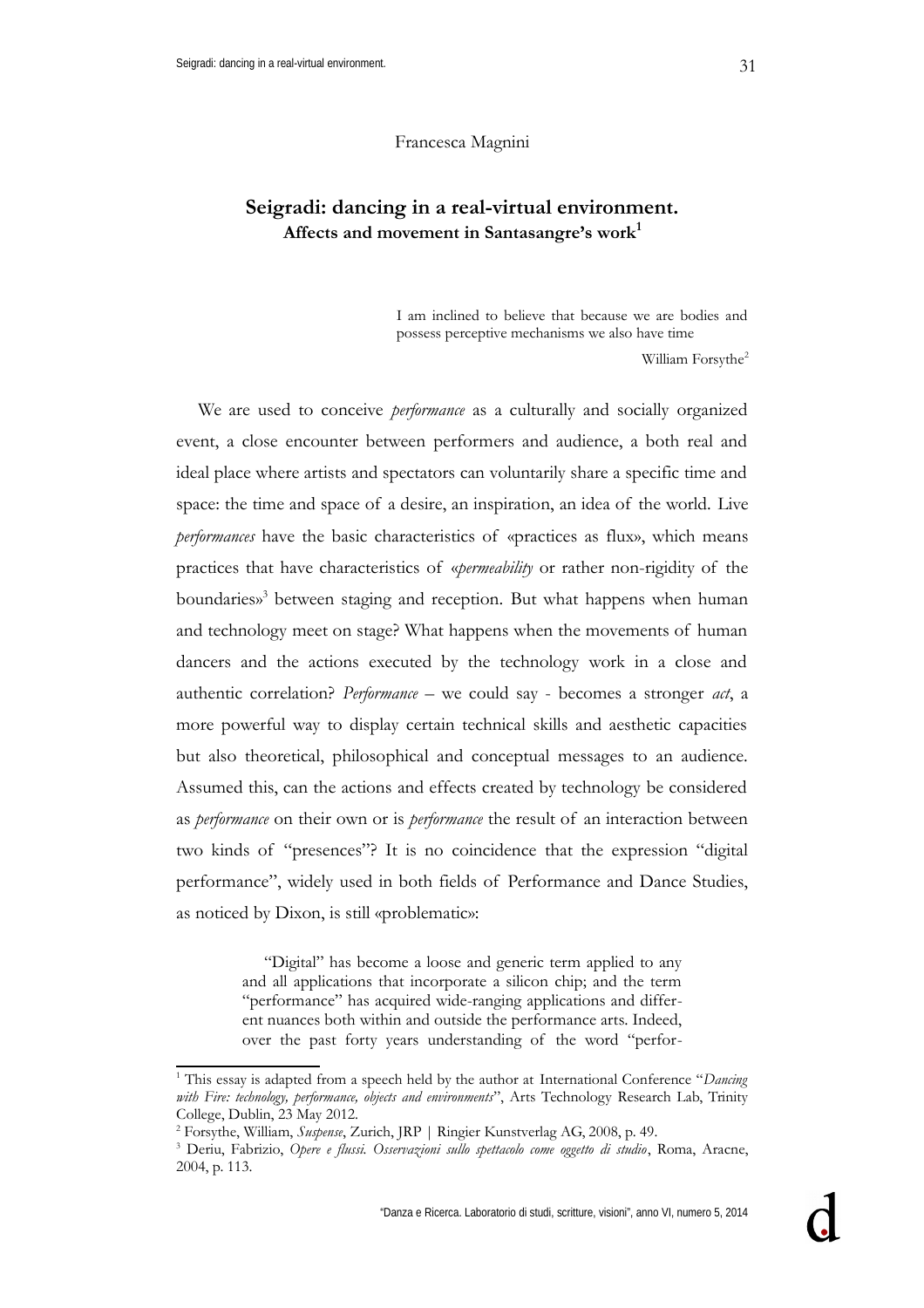mance" have been so stretched and reconfigured that it has become a paleonymic term: one that has retained its name but has transformed its fundamental signification and terms of reference.<sup>[4](#page-1-0)</sup>

How can we exhaust then the contemporary "digital dance"<sup>[5](#page-1-1)</sup> scene through the notion of *performance* so outlined? Zeynep Gündüz has addressed this challenging issue suggesting to examine the relationship between human dancers and technological devices through the term *interperformance*, where the inter-relation between two agents is immediately evident, embedded in the word itself:

> Interperformance, is not a homogenizing term; it respects ontological differences between human and non-human performance. On the one hand, interperformance schematically reduces differences between human and technology by resort to the analysis of technical skills and capacities, but it should be underlined that human and technological performance are not the same. Indeed, no physical dancer can project light, turn into particles, or create digital colorful patterns by means of their physical capacities. No technological system possesses the physical texture and qualities of a breathing and sweating human body. In other respects, the staging of these different qualities offered by human and technological performance and the assembly of various performance qualities within staged digital dance can be perceived as an enrichment for this art form resulting from the leveled incorporation of non-human performances in dance. In this sense, the drawing of parallels between human and technological performance through the framework of interperformance is beneficial because it problematizes the human-centered understanding of the performer concept, and acknowledges the presence of non-human performers in dance.<sup>[6](#page-1-2)</sup>

Understanding dance and staging out of the historically established conventions, our perception of dance changes, allowing us to «deconstruct the

<span id="page-1-0"></span><sup>4</sup> Dixon, Steve, *Preface to Digital Performance. A history of new media in theater, dance, performance art, and installation*, Cambridge-London, Massachusetts Institute of Technology (MIT Press), 2007, p. X.

<span id="page-1-1"></span><sup>&</sup>lt;sup>5</sup> Sarah Rubidge argues that «many forms of digital dance have emerged over the last ten years as individual dance artists pursue their own artistic concerns. Some focus on the creation of live performances which incorporate the use of digital media, which are designed to be viewed on a stage. [...] Some create live performances permeated by electronically generated images and sound which take place in non-conventional environments» (Rubidge, Sarah, *Dance Criticism in the Light of Digital Dance*, Keynote paper at Seminar on Dance Criticism and Interdsiciplinary Practice, Taipei National University of the Arts, 2004, p. 3, pdf on-line www.sensedigital.co.uk/writing/CritIntDiscTaiw.pdf). "Digital dance", we could say, is a non-univocal term used by theorists and practitioners to designate various forms of dance practices that involve many types of digital media and technologies with regard to the creation and presentation of peculiar aesthetics, qualities and contents expressed by different artistic projects.

<span id="page-1-2"></span><sup>6</sup> Gündüz, Zeynep, *Digital Dance: (dis)Entangling Human and Technology*, Ph.D Thesis, University of Amsterdam, 2012, pp. 166-167.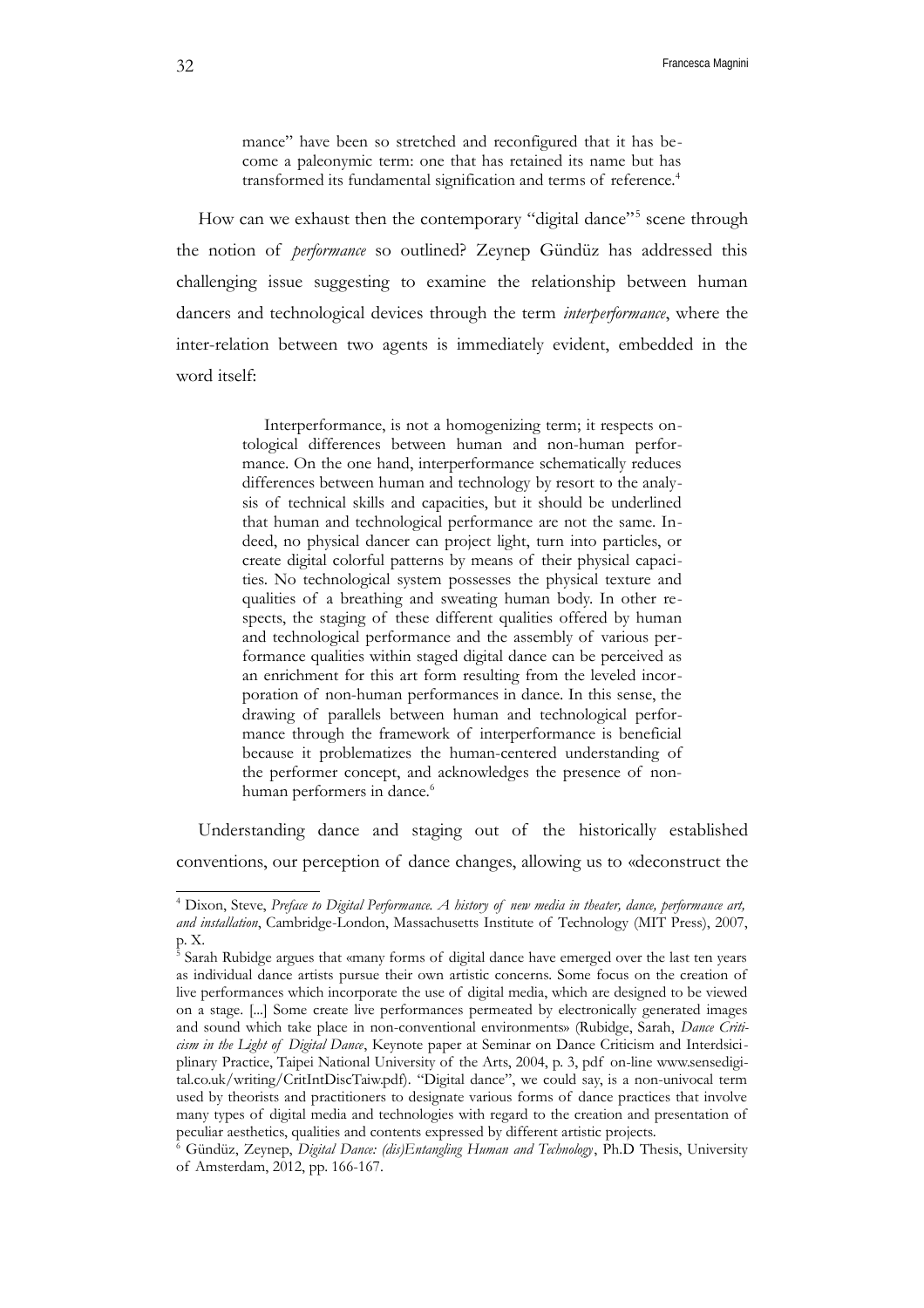hierarchy of perceptual importance between human and technology» and to «destabilize the human-centered perspective in dance, opening this art form to the domain of the *posthuman*» [7](#page-2-0) . A new paradigm for a new way of reflecting on dance and choreography through a theoretical and critical approach which does not ignore the structural understanding of the complex object that wants to judge, not to underestimate it, nor to deform it.

Santasangre is an artistic research project, which commenced in Rome (Italy) in late 2001 on the initiative of Diana Arbib, Luca Brinchi, Maria Carmela Milano and Pasquale Tricoci. In 2004 the group was joined by Dario Salvagnini and Roberta Zanardo. Bringing together artists from a wide range of backgrounds whose collective expression reflects their very different artistic abilities and personalities, the Santasangre project fuses body art, video language, installations and mechanical sound in such a way as to respond to the call of an almost "vacuum-like" silence. Having initially focused on the theatrical environment in order to draft their artistic communications plans, the members of the Santasangre project now embrace many branches of artistic language by placing segmentation, syncretism and contamination on a horizontal axis in such a way as to explore some vertical planes like video, music, body movement and other aesthetics. Their work tends to investigate the infinite declinations of "corporeal matter" resulting from interference with digital technologies. Here I will focus my attention on a performance entitled *Seigradi: concerto per voce e musiche sintetiche [Sixdegrees: concert for voice and synthetic music]*[8](#page-2-1) , a creation for Romaeuropa Festival 2008*.* According to the artists involved, «many theories predict a terrible environmental disaster in the near future and it is widely believed that the high level of CO2 gases emitted into the atmosphere will eventually lead to an increase in the greenhouse effect and the absorption of sunlight by the soil» [9](#page-2-2) . The threat of global warming, a threat which requires an increase in temperature of just six degrees centigrade, and the consequent risk of flooding and desertification led the group to consider

<span id="page-2-0"></span><sup>7</sup> *Ivi*, p. 157.

<span id="page-2-1"></span><sup>8</sup> *Santasangre Seigradi*, on-line, sito internet, 2009, www.youtube.com/watch? v=FTePcj60ONY&feature=related (u.v. 27/08/2014).

<span id="page-2-2"></span><sup>9</sup> The following quotes, until otherwise noted, refer to *SEIGRADI, concerto per voce e musiche sinfoniche*, on-line, sito internet, 2010, www.santasangre.net/Seigradi.html (u.v. 27/08/2014).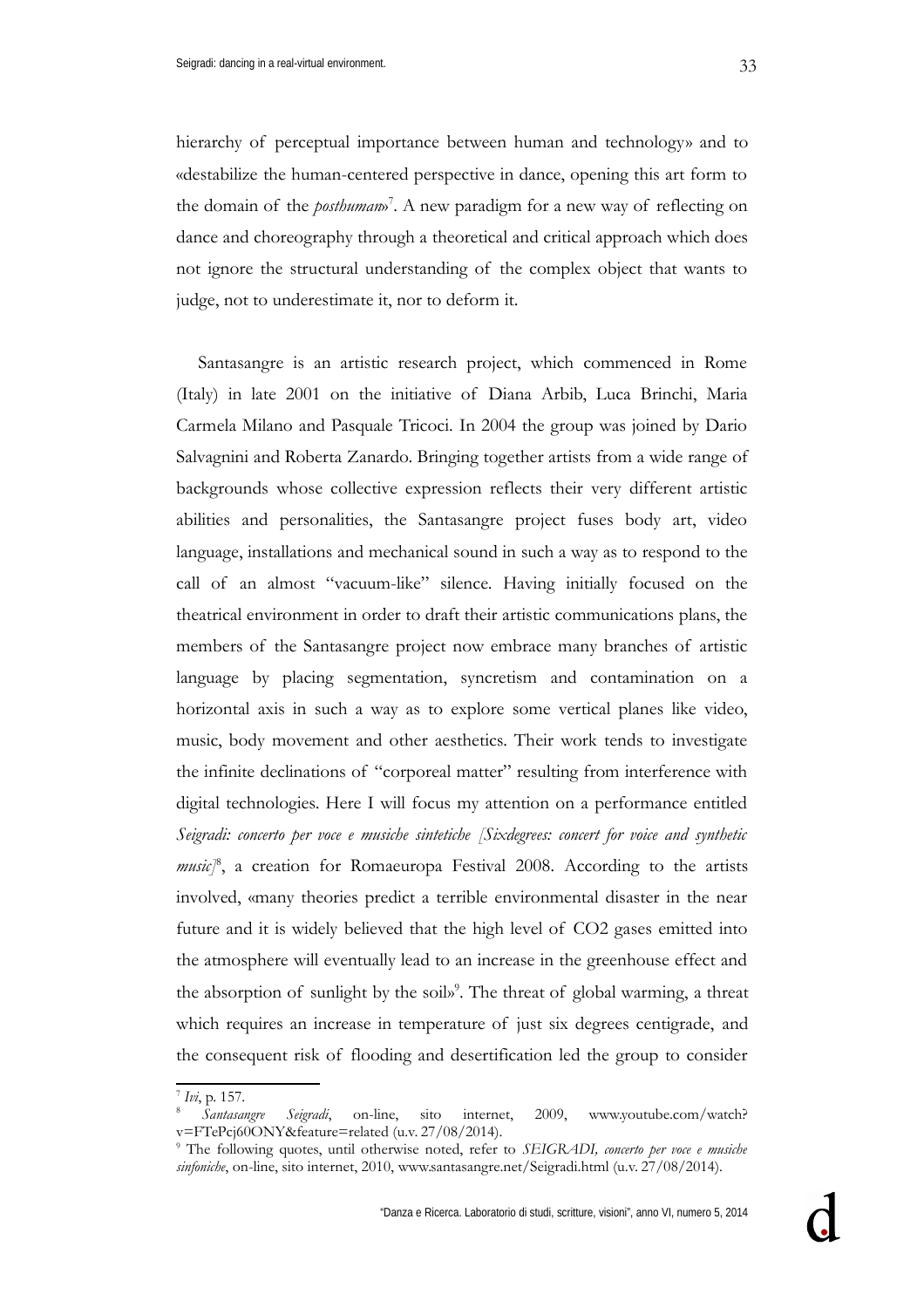water to be «the absolute protagonist of the process which is disrupting our ecosystem». The result of this reflection was the creation of a path of water and a path without water: «a personal reflection on the extraordinary beauty and strength of this element through music, images, vocal techniques and body movement». A rediscovery of the «synthesis between body, voice, sounds and virtual environments» that naturally creates a system full of existential methaphors without a traditional plot, as Santasangre explained:

> We wanted to observe matter as in a microscope, take the infinitesimal particles to light, to the public's sight and perception. The effect we wanted to reach was a rarefied environment, containing body and video image together. It is kind of a choreography-sound experiment, where light sources, holographic images, sampled sounds and natural elements let the stage become a very large "magical lantern".<sup>[10](#page-3-0)</sup>

*Seigradi* – described by the same artists as «an emotional, but not sensationalist performances<sup>[11](#page-3-1)</sup> – is part of a trilogy of performances entitled *Studi per un teatro apocalittico [Studies for an apocalyptic theatre]* and is a unique experiment in which the art of technology and of the dancing body merge in real time. The reality of reference is an audible and visual self-productive environment, which proliferates and generates sound-vision-action from internal resources. From the dramaturgic point of view the piece is structurally divided into four movements or "stages of change" (c.f. Aristotle's "four causes") by the development of 3D videos and gestures, which interact with the sounds of concrete elements to generate the harmonic structure of speech. The first part simply corresponds to the creation of matter, of *Air*: no voice nor body is yet there. Afterwards, *Water* appears and then comes the body, inside an impalpable sphere (picture 01). In progression there is absence of voice, then a phoneme, then a word, then voice and singing. At the end, the destruction of *Earth* with *Fire* (picture 02), and again a process of rebuilding (picture 03): in other words, the Eternal Cycle. *Seigradi* uses a universal, emotional language of holographic images to fuse artificial elements - which are nevertheless extensions of the performer's movements - with the dancer's

<span id="page-3-0"></span><sup>10</sup> Monteverdi, Annamaria, *Awesome Santasangre*, in «DIGICULT», n. 44, 2009, rivista online consultabile all'indirizzo www.digicult.it/digimag/issue-044/awesome-santasangre/ (u.v. 28/08/2014).

<span id="page-3-1"></span><sup>&</sup>lt;sup>11</sup> The following quotes, until otherwise noted, refer to *ibidem*.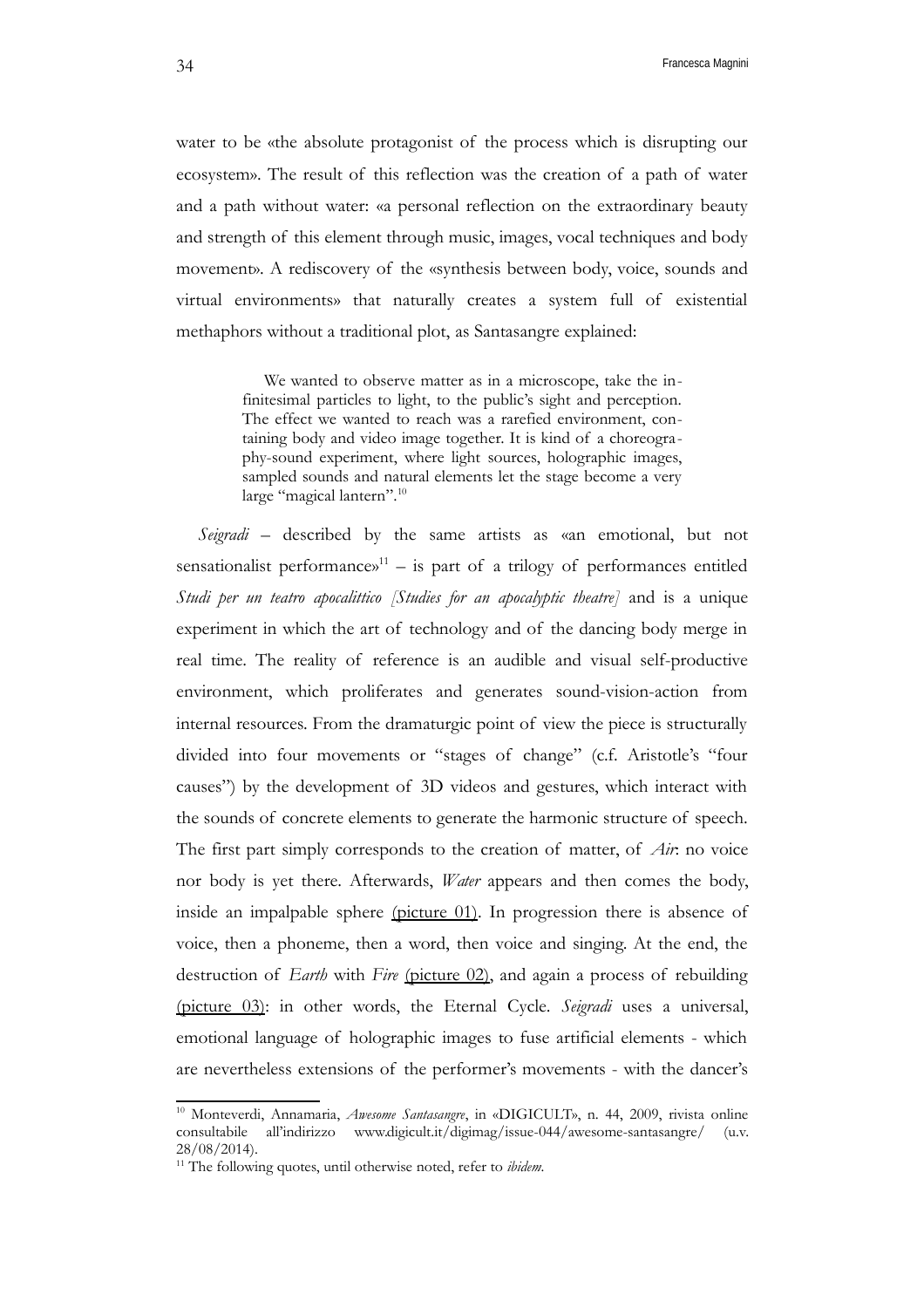



*Picture 4 Picture 5*

body (picture 04) until they eventually supplant the natural image (picture 05). This use of very basic technology, but with considerable effect on the eye of the viewer, creates a life-cycle of extreme simplicity: sound, body and images melt in a climax of irreversible destruction. A similar path has already been explored in *84.06*, a performance in which sound automatisms and oral indications invited the body of the performer to dance together with holographic reflections and video images, and *Spettacolo sintetico per la stabilità sociale*, where real and proper representations of the social system were generated by visual manipulations and the voice was only manifested in recorded form. *Seigradi* veers towards total abstraction by abandoning words on stage, although – I would say – there is never any room for silence, the acoustic space being filled by the human emission of phonemes and guttural noises. In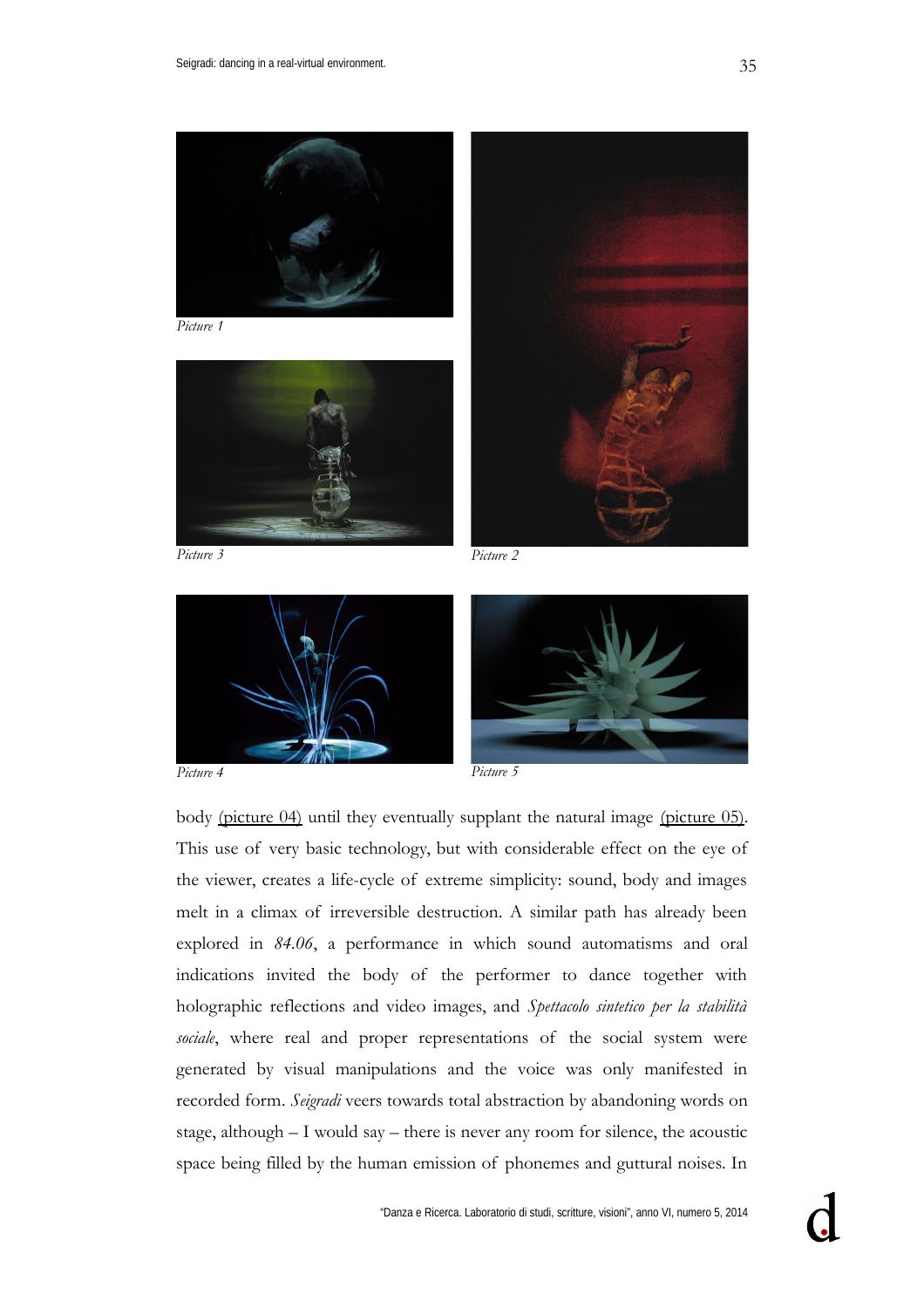all the work of the Santasangre project, the purpose of the live element is to «exist and resist», to attest the need for human choice: music and video are always managed in real time by skillful human directors, a factor which inevitably contributes a strong sense of precariousness to each and every performance. Obviously, the spectator is not expected to understand the work of live-manipulation behind every performance but rather to focus on the fine line between real and virtual, the element which endows the performer with a highly meaningful liminality. It seems particularly interesting then, to question the significance of the "dance" element in this work, that is to say – along with Sophia Lycouris – try to understand «when and how the use of new technologies informs traditional techniques for the development of movement material and structures, and ultimately transforms traditional approaches to choreography» [12](#page-5-0). All the work of the Santasangre collective, in fact, sees the audience and the theatre as a physical, emotional and intellectual meeting place in which video is not only incidental and the use of technology is the result of a cognitive and visceral logic. Indeed, all the members – dancer, video and sound artists – use the language of a generation that lives and works naturally with contemporary media: an expressive way of communication in which text and image have the same potential and the manipulation of video, images and light are used to suggest critical-political thought, an unavoidable element of each and every performance. Although it is not easy to codify the wide range of strategies used by the members of the Santasangre project into a "method" – as each and every work exploits a variety of approaches – the essence of the collective is undoubtedly its unique ability to find a new logical criterion in each of its projects.

What I want to highlight here are some topics related to the challenging position of the contemporary dancing body into the digital environment. In the contemporary "project", in fact, there is the discovery of a body that hides a gesture's strategy of symbolization unique for each artist, different from any other pre-formed techniques, since the gesture itself reflects strongly and unequivocally thoughts, intentions, ideas and feelings of those who create it.

<span id="page-5-0"></span><sup>12</sup> Lycouris, Sophia, *Choreographic environments. New technologies and movement-related artistic work*, in Butterworth, Jo, Wildschut, Liesbeth (ed. by), *Contemporary Choreography*, London, Routledge, 2009, pp. 346-361: p. 346.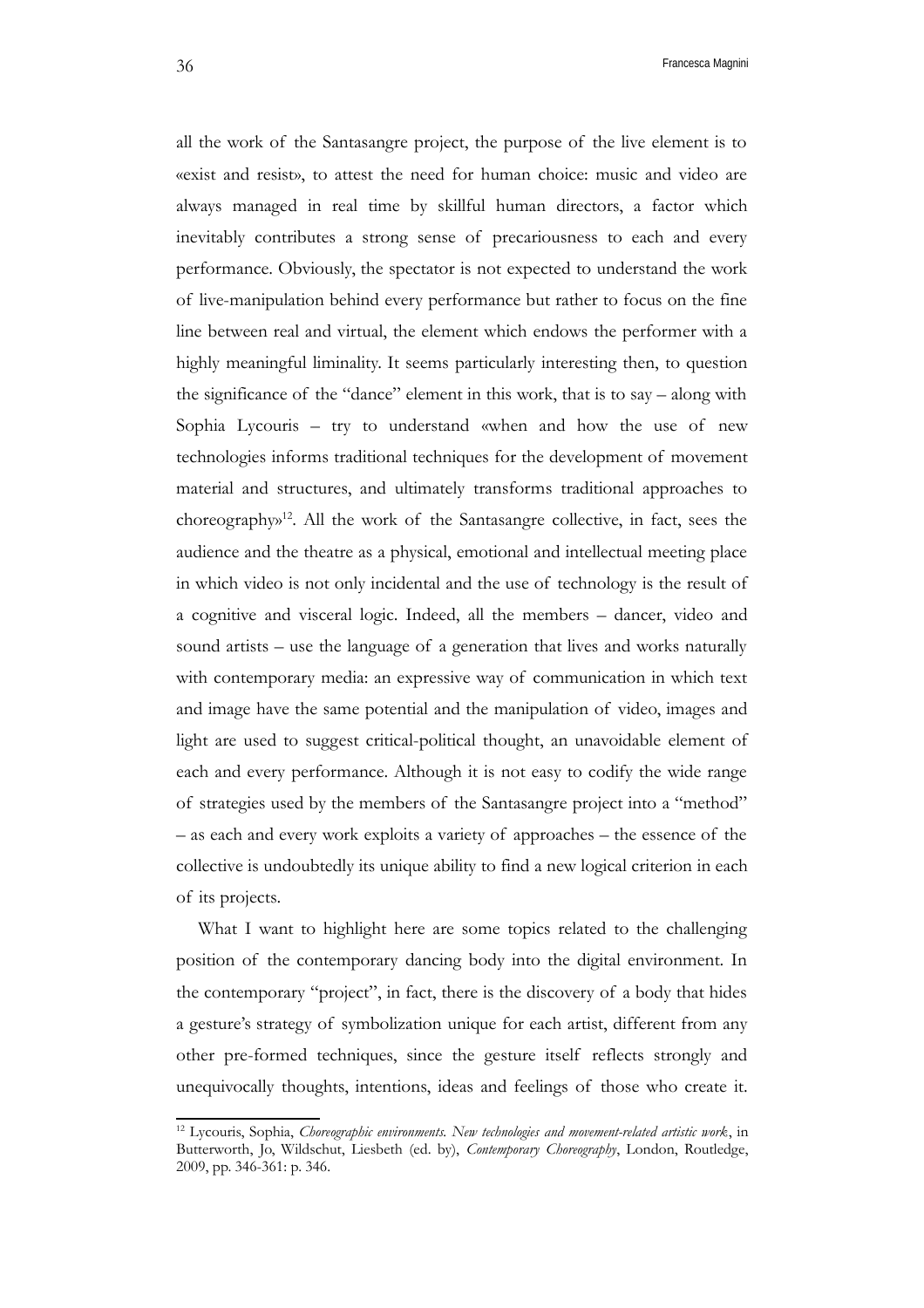Dancers, in the complex process of assimilation of dance, use a special type of muscular memory, which precedes the thought intentionally designed to store information and which is virtually invisible to the eyes of those who can see the "product" at the end, therefore difficult to be "captured" in its deep and intimate properties. Reflecting on how to capture the different qualities of dance gesture and investigating into the nature of them can help us to understand how to relate these qualities with observable and "tangible" parameters<sup>[13](#page-6-0)</sup>. Starting from the notions of *tactile-kinesthetic body* (M. Sheets-Johnstone) and *kinetic melody* (A. R. Luria), from which emerges the idea of an intimate relationship between affects and movement, and between what is kinetic and emotional, I will particularly focus my attention on the concept of *temporality of movement*, that goes very beyond the simple idea of space. An analysis of the moving body made from the point of view of visual points of reference generated from  $it - so$  basically the position pictured in space  $-$  is still quite frequented, but may be insufficient today since these "points" do not tell us the dynamics of movement and the performance itself, not even its affectivity: they describe a fundamentally static space interrupted by changes in body position. However, emotions and feelings are generated by an abstract process that occurs over time and includes a thinking process as well, never static by nature and today frequently extended because of digital technologies involved during the elaboration of a dance performance so basically unable to generate "blocked" forms or static poses. I intend, therefore, to support the hypothesis that the global phenomenon of movement is essentially characterized by elements inscribed in muscle tone, yet visible and analyzable, which are related to the repertoire of techniques that the dancers embody through repetition of daily exercises but that can also transfigurate in something else thanks to the use of other elements like video and sound, deeply increasing their communicative potential. The notion of *kinesthesia (*or *kinaesthesia)*, in this sense, has shown new research perspectives on the idea of incorporation of subjectivity and has been a significant turning key for the study of movement in space and time by resizing the concepts of image and

<span id="page-6-0"></span><sup>13</sup> Concerning this issue see in particular deLahunta, Scott (ed. by), *Capturing Intention, Documentation, analysis and notation based on the work of Emio Greco | PC*, Amsterdam, Amsterdam School of the Arts, 2007.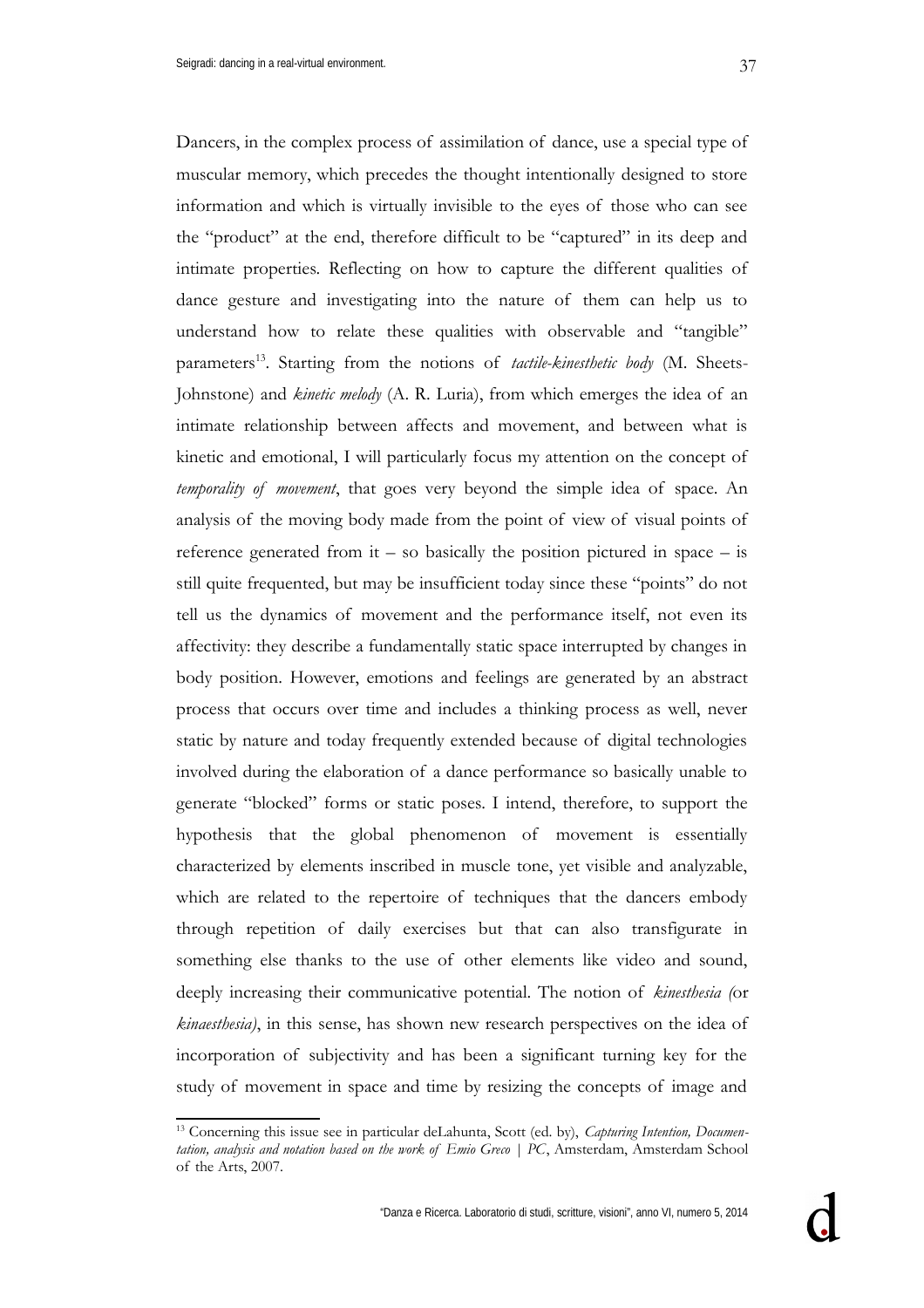body language or representation of it, in favour of a discourse on the process and the dynamic connections between action and reflection, material and virtual, considering that:

> Movement has its own cognitive potential which allows "understanding" in the sense of individual approaches which stimulate both sensual awareness and intellectual reflection and interpretation. These processes do not make the phenomenon any easier to describe in writing; they integrate information of a non-representative character and, at least initially, defy any fixed defini-tion.<sup>[14](#page-7-0)</sup>

The starting point for the whole trilogy *Studi per un teatro apocalittico*, since the first experiments in  $2005 -$  as the group explained – was a recovery of the word "Apocalypse" in its symbolic and contenent possibilities, from a laic point of view, so basically without any religious echoes. Apocalypse intended as «revelation, disclosure» and as «a metamorphosis process from an order to another», including «a destructive aspect (of death) and a constructive aspect (of birth, going to a new order)» [15](#page-7-1). Santasangre's main focus is on the meaning of a contemporary Apocalypse: a lens through which to read the world as «a productive laboratory» and theatre as «revealer of a next future (intended as an arrival point of a process)» [16](#page-7-2) in political, social and educational terms. A chance to reveal possibilities of choice for human beings in a constructive perspective: this means that technology can be used on stage as a thinking tool, useful in a constant search for a meaningful way of learning by using the body in the digital environment. *Seigradi*, the last part of the trilogy, can be read in this sense as a reflection on the word "transformation". Transformation and transition as structural properties of nature that always modify their forces in a never-ending process, producing a huge potential energy. Sensation and

<span id="page-7-0"></span><sup>&</sup>lt;sup>14</sup> Jeschke, Claudia, Re-Constructions: Figures of Thought and Figure of Dance: Nijinsky's Faune. Expe*riences with Dancing Competence*, in Gehm, Sabine – Husemann, – Von Wilcke, Katharina (eds.), *Knowledge in Motion. Perspectives of Artistic and Scientific Research in Dance*, Bielefeld, Transcript Verlag, 2007, pp. 173-183, p. 178. Kinesthesia (in performance) – Clauda Jeschke explains – is a word that «refers both to the physical process of perceiving one's own movements and to 'empathy' for the perceived movements of others» (*ivi*, p. 180); it calls into question not only the process of learning and rehearsing, but also the process of watching because «the physicality of the memory reduces the gap between producers and recipients» (*ivi*, p. 181). Among the more recent studies taking over in particular the discourse on spectatorship related to dance, see Foster, Susan Leigh, *Choreographic Empathy. Kinesthesia in performance*, London, Taylor & Francis Ltd, 2010.

<span id="page-7-2"></span><span id="page-7-1"></span><sup>&</sup>lt;sup>15</sup> Santasangre's Presentation Folder, Romaeuropa Festival, 2008, (not published), pp. 4-6. <sup>16</sup> *Ibidem.*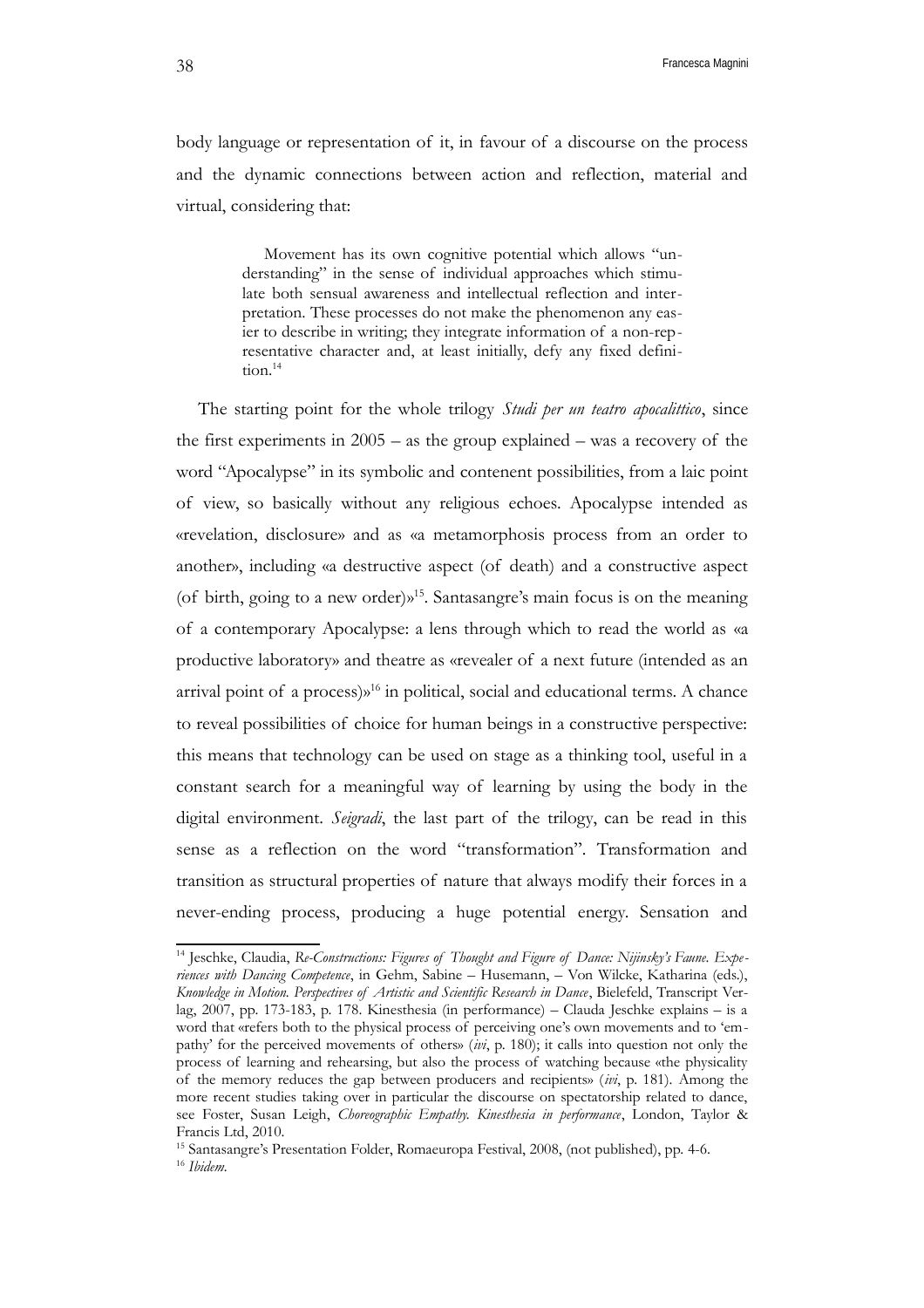suggestion on stage – Annamaria Monteverdi clearly explains – are carried by a technological mediation (the live-processed video, images in 3D graphics, projections with holographic effects) and by «body pulsing with light, absorbed in the natural elements like in Videodrome by Cronenberg»<sup>[17](#page-8-0)</sup>:

> Bubbles containing images, binding themselves to the human in order to give life to shapes apparently real, tri-dimensional, but whose consistency is instead impalpable and abstract. We are in a possible-future universe where, due to the high temperature of the Earth, what is produced by sight is more and more an optical illusion, a mirage. The brilliant study on light allows Santasangre to dematerialize on the scene the dancer's body as if it was literally swallowed by the Earth, only to have her reappear as the product of a dream.

> The theatrical form is that of the evanescent, ghostly, unnerving and scary apparition of a body, between transforming lights and objects which have the same consistency as air, thanks to the projection of reflections. Materic evolution, chromatic evolution which corresponds also to aural evolution, through the four stages of Air-Water-Fire and Earth with their respective corresponding colors going from white and black, to blue, to white, to red (corre-sponding to Earth).<sup>[18](#page-8-1)</sup>

In this delicate balance – according to Monteverdi – technology has become new "flesh" and it is this very potential, this inexhaustible possibility of "being" or "being something different" that orientates Santasangre's reflection on new poetic strategies for using technology in dance performances. When asked "how were the video and concept of the device developed?", the project members explain it is kind of handmade light/body/glass system of projections and reflections (cfr. technical file nr1 and nr2) which shapes the dramaturgical form of the piece, going beyond the traditional pure idea of scenography. When asked about another very important element, the "music", they say it represents a «dramaturgical cycle» of life too: «it sets the pace for the timing of the performer» as it is «a real score» [19](#page-8-2) . Science, Nature and Art linked together in an explosion of languages that literally looks like an "experiment", as Santasangre call it: an empirical operation used to validate or refuse theoretical hypotesis or simply to observe them working naturally, even technologically, on a laboratory-stage where accelerations and reductions of

<span id="page-8-0"></span><sup>17</sup> Monteverdi, Annamaria, *Awesome Santasangre*, cit.

<span id="page-8-1"></span><sup>18</sup> *Ibidem.*

<span id="page-8-2"></span><sup>19</sup> *Ibidem.*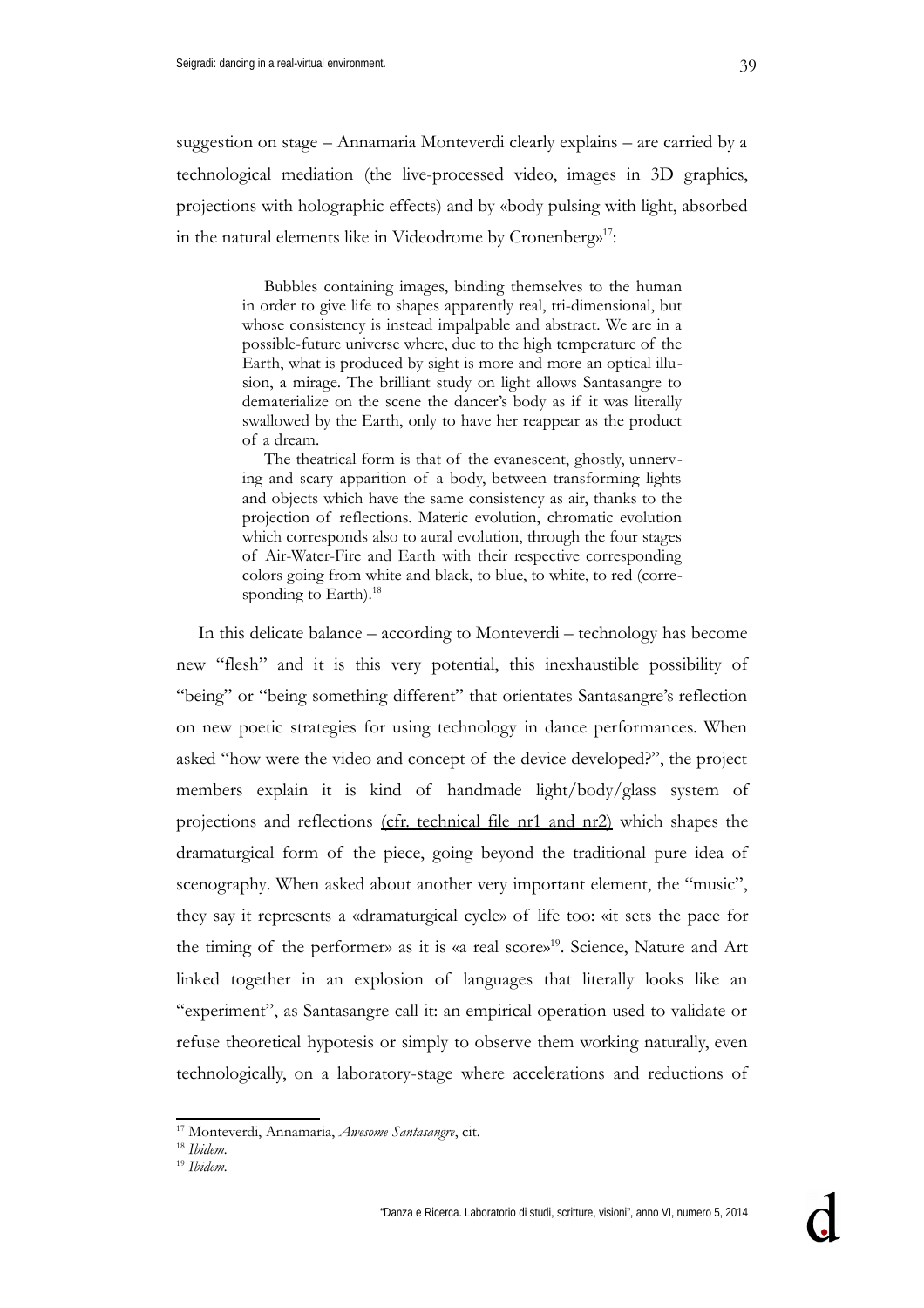

*Technical file 2*

time recreate and equally subvert a strictly scientific approach. Roberta Zanardo – the only performer we can in fact see in *Seigradi* – argues that if throughout the eighties and nineties hybridization of languages on stage was proposed as sign of failure, now is not: «the work of destruction of languages and has already been completed in the past, someone has done it for us. It would be stupid to do it again. But this work now allows us to start from a zero point in building a vision. We can be aware of this heritage for present and make it live» [20](#page-9-0) . During the 50 minutes performance she herself becomes light, sound and digital matter at the same time, in a crescendo of dematerializations and births that brings the theatrical form to expand and sublimate its boundaries. Today, she suggests, «we should rather think about how much and how we bring on stage other three problematic issues related to contamination of languages: integration, simultaneity and precariousness»<sup>[21](#page-9-1)</sup>. These three words – as Roberta suggested – outline three fundamental,

<span id="page-9-0"></span><sup>20</sup> Zedda, Maria Paola, *Simultaneità, integrazione, precarietà. Ibridazione come eredità*, in «Istantanee Performing Fest blog», on-line, 26 April 2011,

www.istantaneedotorg.wordpress.com/2011/04/26/simultaneita-integrazione-precarieta-ibridazione-come-eredita/ (u.v. 28/08/2014).

<span id="page-9-1"></span><sup>21</sup> Monteverdi, Annamaria, *Awesome Santasangre*, cit.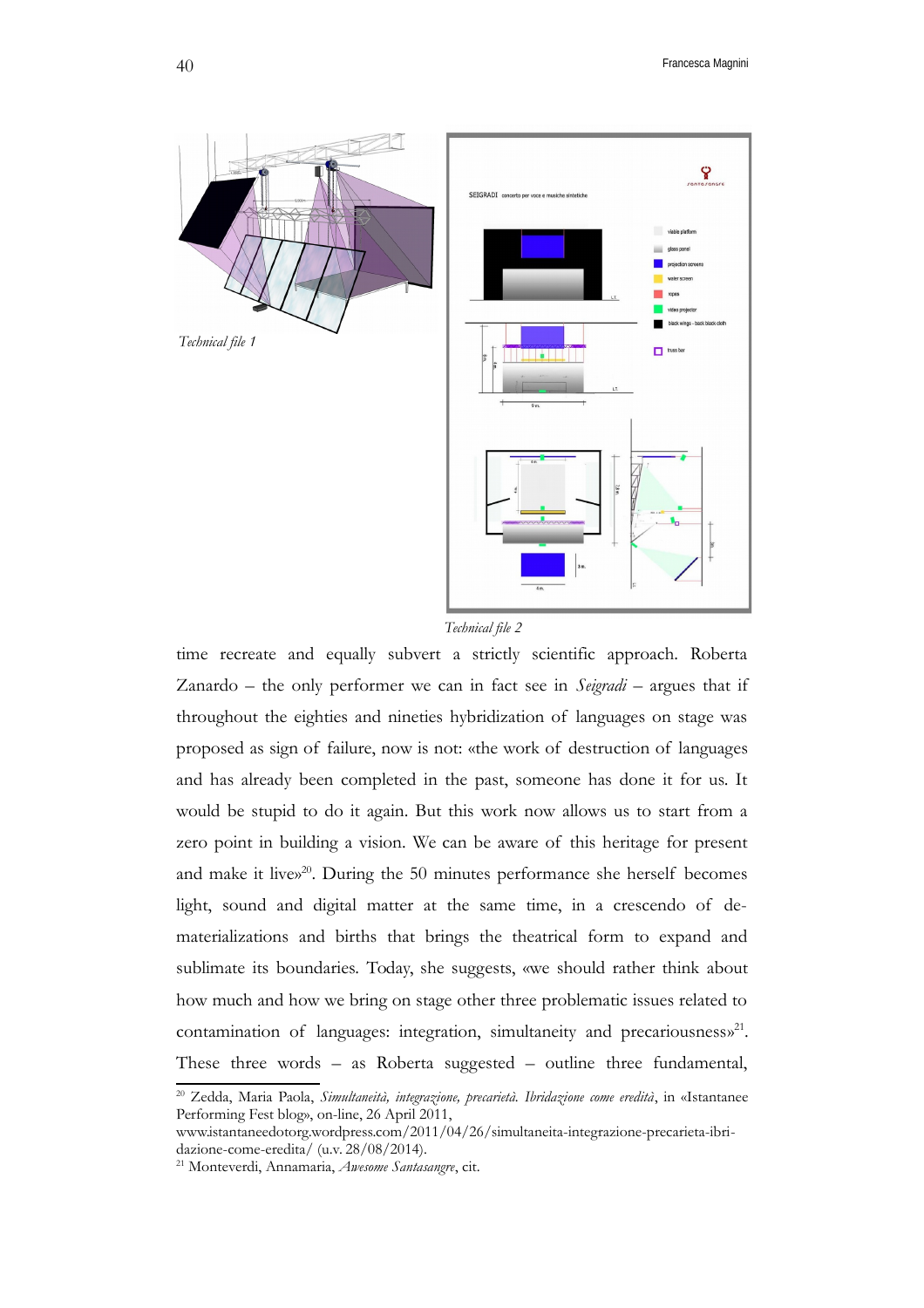transversal and democratic concepts of contemporary performance; concepts that belong to our society as well and that here I want to question – trying also to take a step back in time – in order to discuss how they strongly affect the idea of choreography.

> Although we can find «a characteristic use of body parts with their symbolic associations»<sup>[22](#page-10-0)</sup> also in modern dance technique, in contemporary practice, teaching methods are in a constant state of change, always considering that choreography – as Susan Leigh Foster suggested towards the end of the eighties – tends to build some messages for the audience just by emphasizing «the use of body parts in combination with specific movement qualities»<sup>[23](#page-10-1)</sup>: not by chance she already referred to con-temporary ballet of that period as something «crisp and precise»<sup>[24](#page-10-2)</sup>, meaning something effective despite its seemingly ever-changing nature. Even today, since there are lot of individual or hybrid strategies to create choreography, each of which is closely related to different poetics and personalities, any attempt to encode an appropriate structure valid for each and every dynamic approach seems doomed to fail.<sup>[25](#page-10-3)</sup>

I strongly believe – in agreement with what Maxine Sheets-Johnstone states in a meticulous empirical-phenomenological analysis of the nature of human action – that there is an intimate relationship between emotion and movement, and between what is kinetic and emotional: this implies that the dynamic character of movement is able to generate *kinetic qualities* because emotions and feelings are generated by an abstract process that occurs over time and that includes thinking, never static in nature, therefore, unlikely to lead to a form of "frozen" or static poses in space:

> The spatial dimension of movement is thematic [...]. But spatiality is only one dimension of movement; temporality, intensity, and the projectional character of movement are basic dimensions as well. The global phenomenon of movement is compounded of dynamically interrelated elements that together constitute the fundamental dynamic congruency of emotion and motion. Indeed, emotions are from this perspective *possible kinetic forms of the tactile-kinesthetic body*[26](#page-10-4) .

The notion of *kinesthesia*, introduced by Henry Charlton Bastian in the 1880 as is well known[27](#page-10-5) – from the Greek *kinesis*, motion and *aisthesis*, sensation – is

<span id="page-10-0"></span><sup>22</sup> Foster, Susan Leigh, *Reading Dancing: Bodies and Subjects in Contemporary American Dance*, Berkeley-Los Angeles-London, University of California Press, 1986, pp. 78-79.

<span id="page-10-1"></span><sup>23</sup> *Ivi*, p. 83.

<span id="page-10-2"></span><sup>24</sup> *Ibidem.*

<span id="page-10-3"></span><sup>25</sup> Concerning this issue see in particular Dihel, Ingo – Lampert, Friederike (ed. by), *Dance Techniques 2010. Tanzplan Germany*, Leipzig, Henschel Verlag, 2011.

<span id="page-10-4"></span><sup>26</sup> Sheets-Johnstone, Maxine, *Emotion and Movement. A beginning Empirical-Phenomenological Analysis of their Relationships*, in Id., *The Corporeal Turn. An Interdisciplinary Reader*, Exeter (UK) – Charlottesville (USA), Imprint Academic, 2009, pp. 195-218: p. 205.

<span id="page-10-5"></span><sup>&</sup>lt;sup>27</sup> The Position-Movement sensation was originally described in 1557 by Julius Caesar Scaliger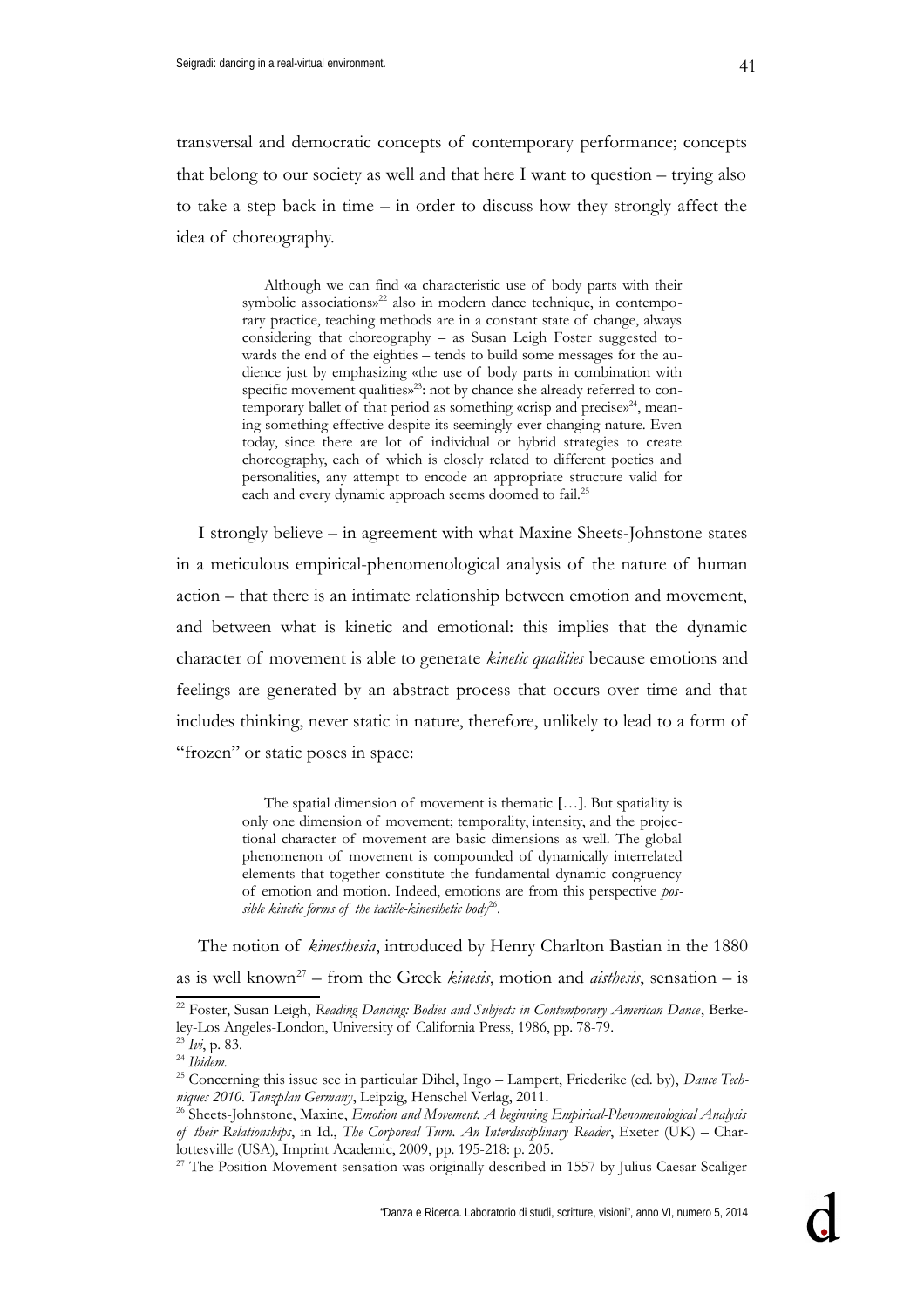especially recognized as a certain body's ability to identify its position in space and to perceive its motion through joint movement or muscle tension, not far from the idea of *proprioception* when this means – of course not in a strictly clinical but mainly performative sense – that the body is able to «create an internal image or sense of itself where it does not exist», that is to say that dancers develop the ability «both to sense and to imagine their bodies with a high degree of exactitude»<sup>[28](#page-11-0)</sup>. Erick Hawkins, American artist who since the Fifties has tirelessly investigated the fundamental laws of movement, has defined *kinesthesia* as that «indistinct complex of organic sensations that constitute the essence of our bodily feeling and of our corporeal condition»<sup>[29](#page-11-1)</sup>. For our purposes we can perhaps better understand this statement trying to think about the fact that while classical dancers constantly study their movement in "visual" terms, meaning that they analyze their dance as it "appears" – thanks also to the constant use of mirror, useful to control if movements are executed in a "correct" way, where "correct" means in accordance with all the technical rules traditionally established for ballet technique – contemporary dancers "feel" the emotional and affective feelings of their muscles, their joints and are guided by them in the delicate act of building the *texture* of their personal movements: in this case «the ideal is not about creating *perfect visual lines* and *forms* in movement …, but rather about *how* a flow of movement is generated and continued from the *way* the dancer's specific body functions»<sup>[30](#page-11-2)</sup>.

as a "sense of locomotion". Much later, in 1826, Charles Bell expounded the idea of a "muscle sense" and this is credited with being one of the first physiologic feedback mechanisms. Bell's idea was that commands were being carried from the brain to the muscles, and that reports on the muscle's condition would be sent in the reverse direction. Later, in 1880, Henry Charlton Bastian suggested "kinaesthesia" instead of "muscle sense" on the basis that some of the afferent information (back to the brain) was coming from other structures, including tendon, joints, skin, and muscle. In 1889, Alfred Goldscheider suggested a classification of kinaesthesia into three types: muscle, tendon, and articular sensitivity. (*Proprioception (History)*, New World Encyclopedia, online: www.newworldencyclopedia.org/entry/Proprioception (u.v. 28/08/2014).

<span id="page-11-0"></span><sup>28</sup> Caspersen, Dana, *Decreation. Fragmentation and continuity*, in Spier, Steven (ed. by), *William Forsythe and the Practice of Choreography*, London, Routledge, 2011, pp. 93-100: p. 96.

<span id="page-11-1"></span><sup>29</sup> Hawkins, Erik, *The Body is a Clear Place and Other Statements on dance*, Pennington, Princeton Book Company, 1992, p. 28.

<span id="page-11-2"></span><sup>30</sup> Legrand, Dorotée – Ravn, Susanne, *Perceiving subjectivity in bodily movement: The case of dancers*, in «Phenomenology and the Cognitive Science», n. 8, 2009, pp. 389-408: p. 398 (Emphasis added).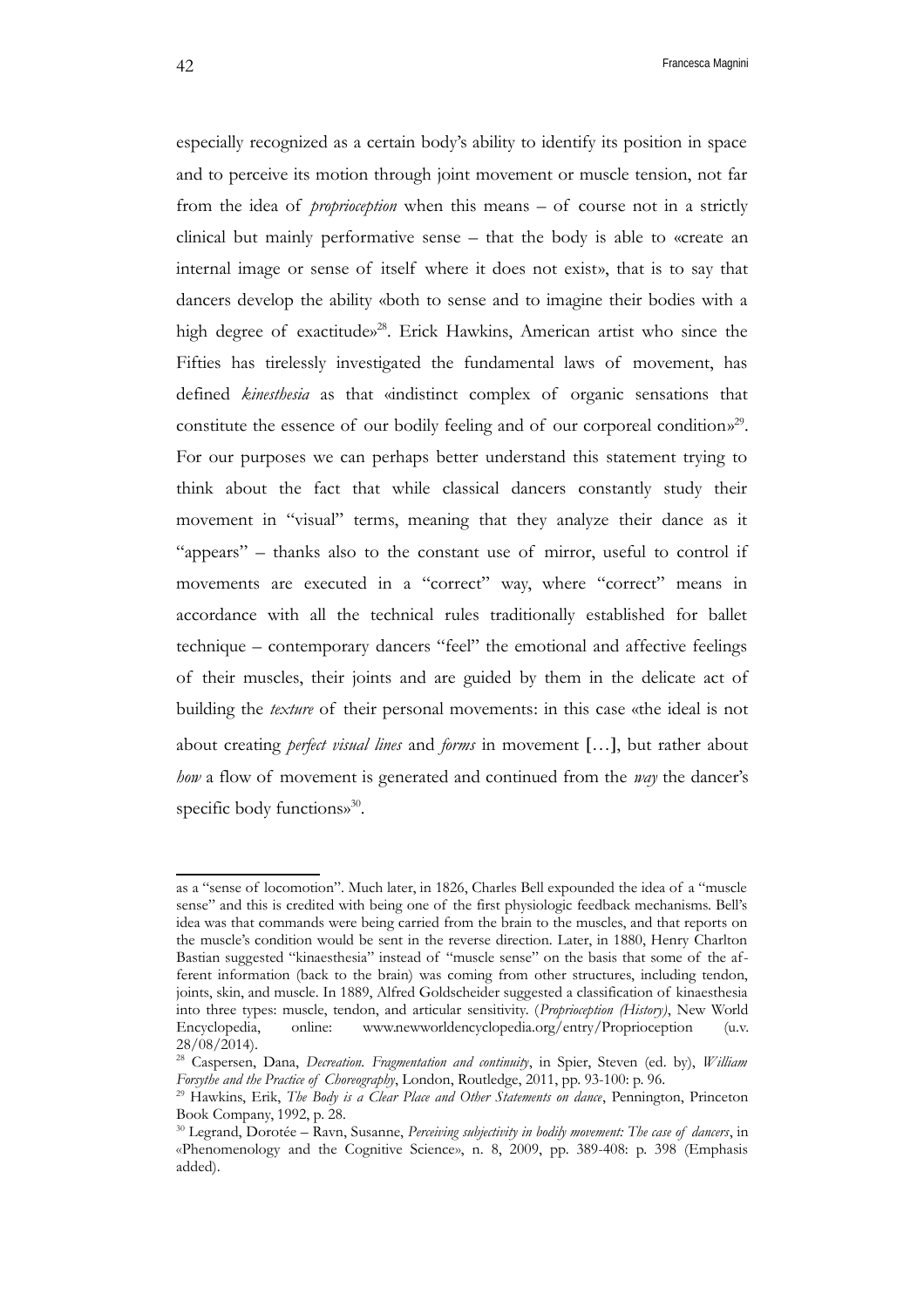Behind these considerations resonates the idea of "corporeal schema", formulated Merleau-Ponty in *Phenomenology of Perception* and taken into account also by Michel Bernard<sup>[31](#page-12-0)</sup>, French philosopher passionately devoted to Theatre and Dance Studies. Through this definition, in fact, Merleau-Ponty has primarily intended to replace the idea of a dynamic and procedural "*spatiality of situation*", to that of a fixed and absolute "*spatiality of position*" [32](#page-12-1): this valuable insight has irrevocably marked the end of the traditional conception of the body as a mere biological object, namely as an «aggregate of organs juxtaposed in space» [33](#page-12-2) . According to the French philosopher, in fact, the "corporeal schema" was instead:

> a less conventional way to indicate the human body, a first attempt to go beyond its medical imaging – objective and alienated – and replaced it with a topography of organs to reflect the network of concrete relationships – what the philosopher calls "meat" – between the subject and the world<sup>[34](#page-12-3)</sup>.

The greatest contribution by Merleau-Ponty – the Italian dance scholar Vito di Bernardi explains – was to «have transferred the concept of *body schema* from the specific field of medical studies, where it was used to better understand a number of serious perception diseases and disorders, to the much larger field of a general theory of knowledge» [35](#page-12-4) . If we also consider what Michel Bernard has inferred from the above – in a post-phenomenological perspective that absorbs, digests and exceeds Merleau-Ponty – namely, that there is not just one corporeal identity, but «instead there are hybrid, variable, unstable and contingent experiences» [36](#page-12-5) which determine many unique and unrepeatable corporealities that in turn «trace a kind of *sensory-motor and affective* pulse network» [37](#page-12-6) , we could reasonably say that today the experience of the dancing

<span id="page-12-0"></span><sup>31</sup> Cfr. Bernard, Michel, *Le corps* (Parigi, Seuil, 1995 1975). In 1989 Michel Bernard founded the Dance Department at Paris VIII, where for several years he held the chair of Theatre and Choreography Aesthetics. Bernard is also author of *De la création chorégraphique* (Paris, Centre National de la Danse, 2011) text in which the philosopher once again gives to Merleau-Ponty a key role in redefining the concept of "body" from an object of knowledge, observable understandable only from outside, to an autonomous thinking subject (subjective corporeality).

<span id="page-12-1"></span><sup>&</sup>lt;sup>32</sup> Merleau-Ponty, Maurice, *Fenomenologia della percezione*, Milano, Il Saggiatore, 1980 [1965], p. 153.

<span id="page-12-2"></span><sup>33</sup> *Ibidem.*

<span id="page-12-3"></span><sup>34</sup> Di Bernardi, Vito, *Cosa può la danza. Saggio sul corpo*, Roma, Bulzoni, 2012, p. 51.

<span id="page-12-4"></span><sup>35</sup> *Ivi*, p. 50.

<span id="page-12-5"></span><sup>36</sup> Bernard, Michel, *De la création chorégraphique*, Paris, Centre National de la Danse, 2001, p. 12.

<span id="page-12-6"></span><sup>37</sup> *Ibidem.*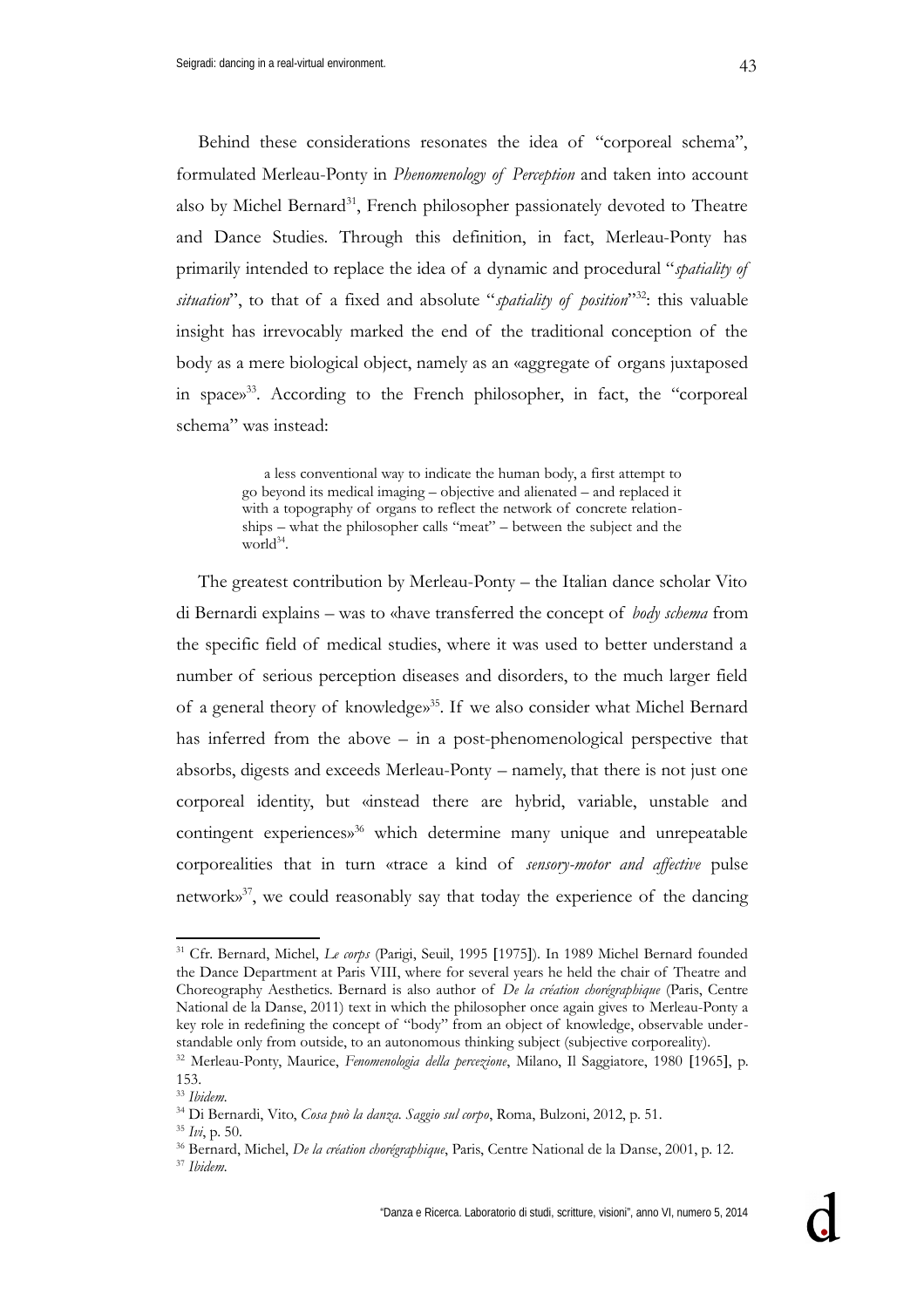body, trained to develop motor skills with a high receptivity to the "feelings" and "internal states" of movement, has gradually induced new production strategies for choreography, putting in crisis the supremacy of "vision" in the aesthetics of dance. It should be always borne in mind that the quality of gesture in dance implies an affective gradation which is the basis of the communication process with the viewer and can be isolated and studied only through an analytical process that separates it from physical experience. However, this abstraction should never subtract conventional attention to the global phenomenon of movement, and for this reason it is always important to identify its source and nature to understand that the notions of time and dynamics are strongly related to the concept of quality; as Sheets-Johnstone recalls «form is the result of the qualities of movement and of the way in which they modulate and play out dynamically»<sup>[38](#page-13-0)</sup>. The word "form" in this case does not indicate a static shape of the body, but is what let the movement become visible and in some way exposed. To take position on stage, in this sense, means searching for a "location *status*" choosing the most appropriate and effective options and moving from a state of indeterminacy to a more well-defined one. This is evident in *Seigradi* where Roberta is the only, never replaced, "real" body in movement on stage: she can shape her choreography according to her own personality and ideas, but of course, always in a close and necessary relationship with all the other members of the group that work in real time with lights, sound and 3D projections.

In this context, I suggest to consider what Sheets-Johnstone calls "motion" not only as the movement of the corporeal body into the environment, but as the whole "emotional" motion of video, holographic images and sound at the same time. This leads to the assumption that «kinesthetic relations set up between human and technological dancing agents can also send theory in the other direction» [39](#page-13-1) , the apparently less-humanist, less-bodily – and for many dance historians less-tolerated – direction of technics. Or rather, we might say that both considering how the *choreographic act* organizes specific energies of the dancing body in time and space, and reflecting on several effects that technology produces on the dancing body itself means in a very similar sense

<span id="page-13-0"></span><sup>38</sup> Sheets-Johnstone, Maxine, *Emotion and Movement.* cit., p. 206.

<span id="page-13-1"></span><sup>39</sup> Gündüz, Zeynep, *Digital Dance: (dis)Entangling Human and Technology*, cit., p. 79.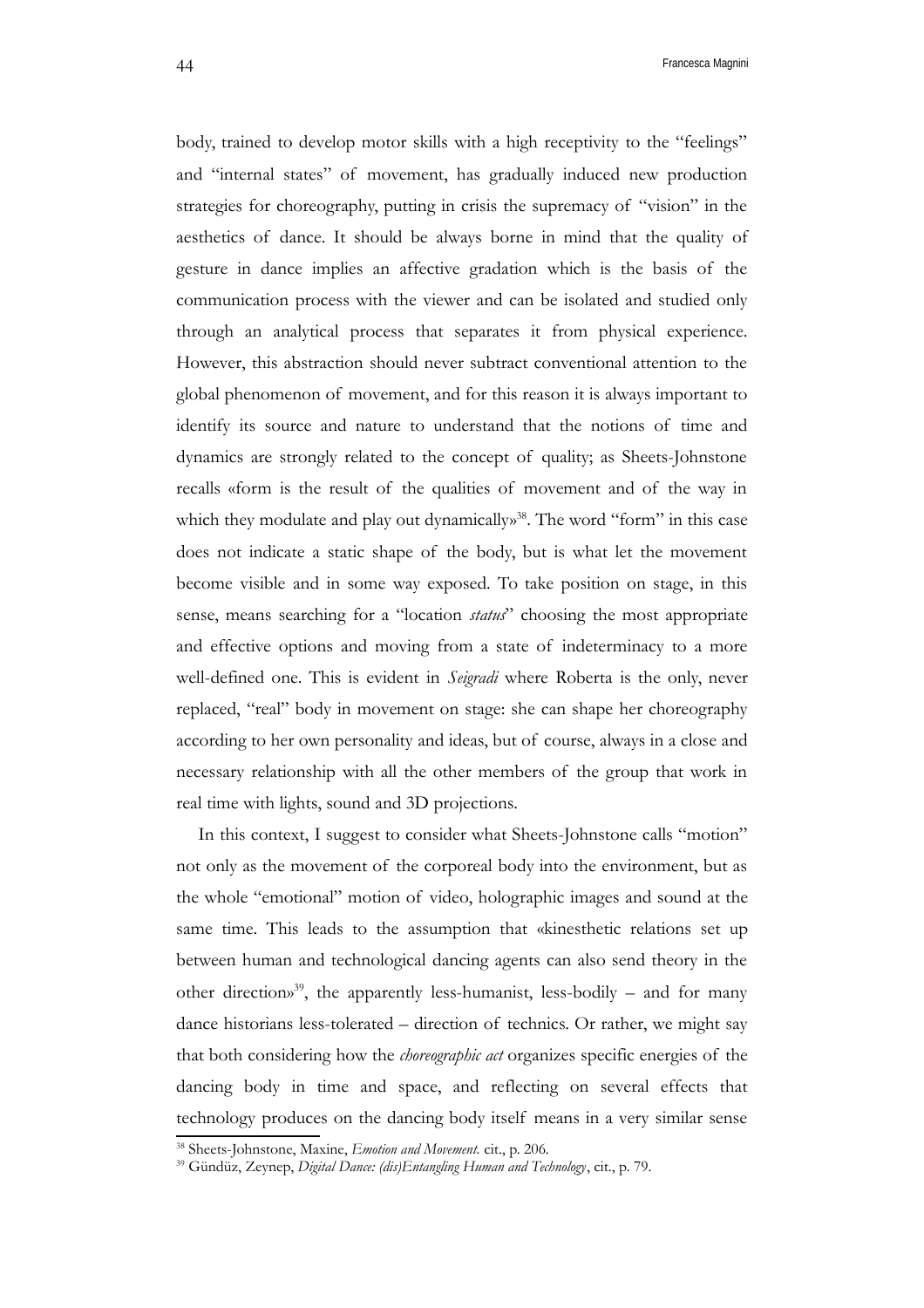to investigate the kinesthetic qualities of dance movement, an ever changing movement that can always influence the dramaturgical structure of the dance piece and the reactions of the spectators.

Contemporary dance, says Laurence Louppe, never produces fixed forms, but «creates acts» [40](#page-14-0), so we can assume with her that the analysis and transmission of *acts* in "digital dance" performances is somehow different from the analysis and transmission of *signs.* The first process, in fact, concerns more a contamination of "states" in which movement is conceived as an ability to produce energy and tonalities of gesture, not shapes. Movement, in fact, manifests itself not only in its linear and spatial aspects, but especially in those temporal, which are «a complex of projectional and tensional qualities» [41](#page-14-1). To omit these qualities and the emotional discourse related to dance experience means in a sense, «to reduce the dynamics of emotion», that is to say «to detemporalize what is by nature temporal or processual» [42](#page-14-2). Reflections of this kind lead also to assume that the word "embodiment", today frequently used in Performance and Dance Studies, may to some extent vanish its sense according to Sheets-Johnstone, because the idea of "in-corporation" itself evokes the possibility for actions and physical relationships to be in some way "disembodied"; it may then constitute a sort of tautology in frequent expressions like "embodied actions" or "embodied mind". As this suggests the need to return often, for a theoretical treatment on dance, to an empirical observation of the body that moves in specific situations – to determine its dynamics rather than its mechanical operations of incorporation – we should rather speak of qualitative parameters regarding dance's floating elements. The qualitative nature of movement, in many ways conditioned by technical training, always suggests that the choreographic structure and syntax are influenced by the dancing body, socially and culturally understood. This is an affirmation of identity, expressed through a certain inclination towards the world and through specific preferences that – Louppe argue – «clearly show themselves in the inner attitudes well before any movement is undertaken: in

<span id="page-14-0"></span><sup>40</sup> Louppe, Laurence, *Danses Tracées*, Paris, Dis voir, 1994, p. 10.

<span id="page-14-1"></span><sup>41</sup> Sheets-Johnstone, Maxine, *Emotion and Movement.* cit., p. 207.

<span id="page-14-2"></span><sup>42</sup> *Ivi*, p. 212.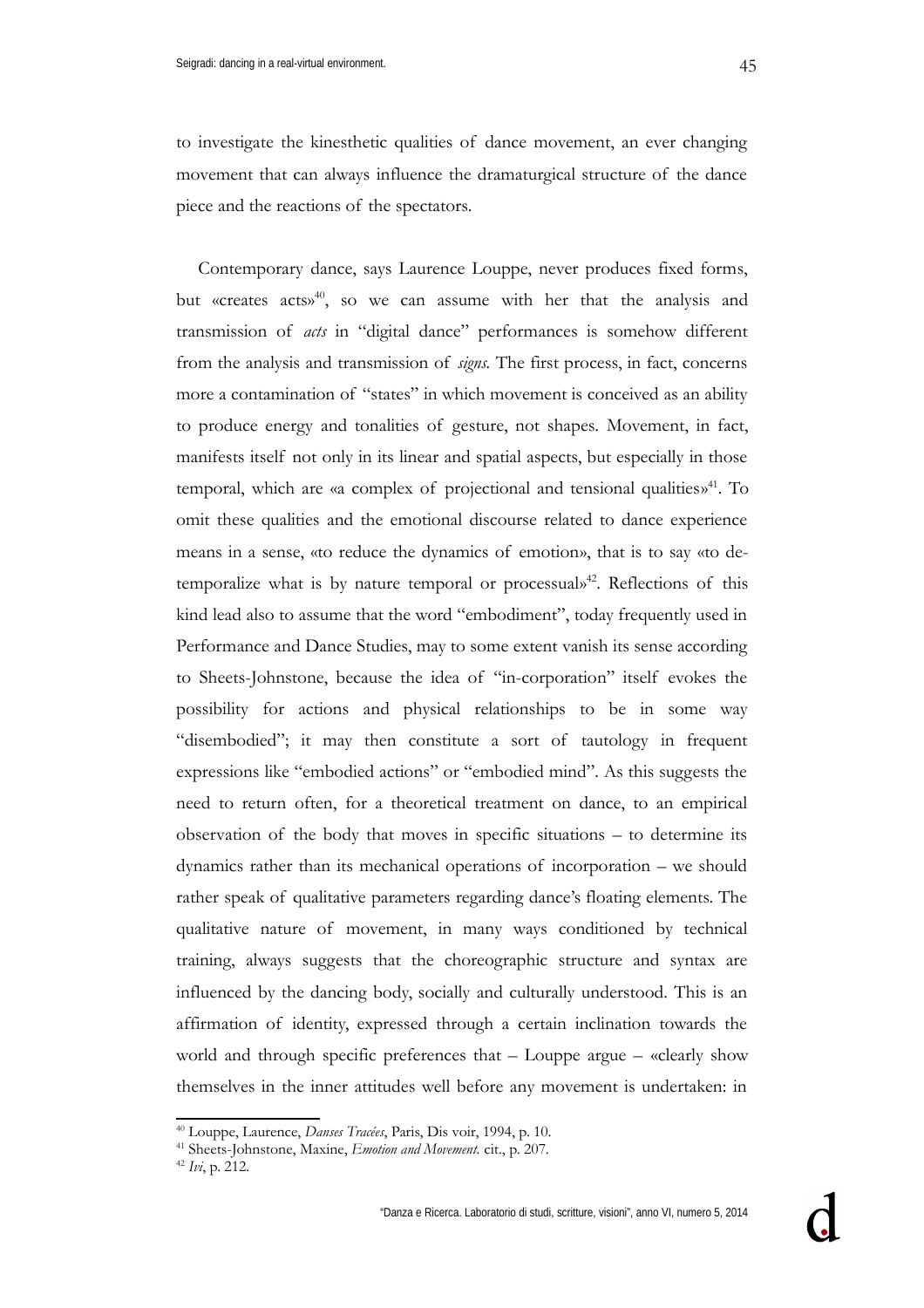an inner movement which carries all the marks of my being»<sup>[43](#page-15-0)</sup>.

The *internal impulse to movement* which Bartnieff<sup>[44](#page-15-1)</sup> spoke of during the eighties – linked up with other elements such as *intention towards a goal*, *urgency of deciding*, *flow of movement*, that is to say fluctuations between freedom and control – clearly brings with it an incredible amount of information and dispositions; also in the Labanian parameters of *space*, *flow*, *time* and *weight*<sup>[45](#page-15-2)</sup>, by now canonical, we can still recognise a large amount of nuances and possible combinations. In these two experiences, we can undoubtedly find the historical roots that gradually have led us to understand that the movement has properties which need to be "qualified" well before being described. Susan Foster describes the *quality of movement* as «the texture or effort found in movement as it is performed» and argues that this is «is most easily observable in a comparison of two dancers' executions of the same choreography» [46](#page-15-3); of course she refers to ballet where the narrative element has big part, but I would like to recall this statement also to contemporary performance, where different interpretations are indeed an important part of the responsibility of those who create the dance and those who "absorb" it. This transfer of complex movement ideas in fact produce high qualitative parameters of gesture that reflect the inner life of choreographers and dancers, especially when these two roles clearly overlap so that the performer makes choices in total autonomy, as in the case of *Seigradi*. Consequently, Foster continues, reflecting upon the *choreographic style*<sup>[47](#page-15-4)</sup> of each and every performance can also help the viewer to identify – or at least to try to identify – some kind of intent in the dance. But how can we recognize the intentions of the artists and what this could be useful for? And up to that point: is it really legitimate to use information about

<span id="page-15-0"></span><sup>43</sup> Louppe, Laurence, *Poetics of Contemporary Dance*, London, Dance Books, 2010, p. 90 (or. ed. *Poétique de la danse contemporaine*, Bruxelles, éditions Contredanse, 1997.

<span id="page-15-1"></span><sup>44</sup> Cfr. Bartenieff, Irmgard – Lewis, Dori, *Body movement: coping with the environment*, New York, Gordon and Breach Science Publishers Inc., 1980.

<span id="page-15-2"></span><sup>45</sup> Cfr. Laban, Rudolf Von, *The Mastery of Movement on the stage*, London, Macdonald & Evans Ltd, 1950 and Laban, Rudolf Von, *The Mastery of Movement*, 4th ed. revised by Lisa Ullmann, London, Princeton Book Co Pub, 1988.

<span id="page-15-3"></span><sup>46</sup> Foster, Susan Leigh, *Reading Dancing: Bodies and Subjects in Contemporary American Dance*, cit., p. 77.

<span id="page-15-4"></span><sup>47</sup> Concerning this issue see also Whatley, Sarah, *Issues of style in dance analysis: choreographic style or performance style?*, in Duerden, Rachel – Fisher, Nail, *Dancing off the page: integrating performance, choreography, analysis and notation/documentation,* London, Dance Books, 2007, pp. 118-127.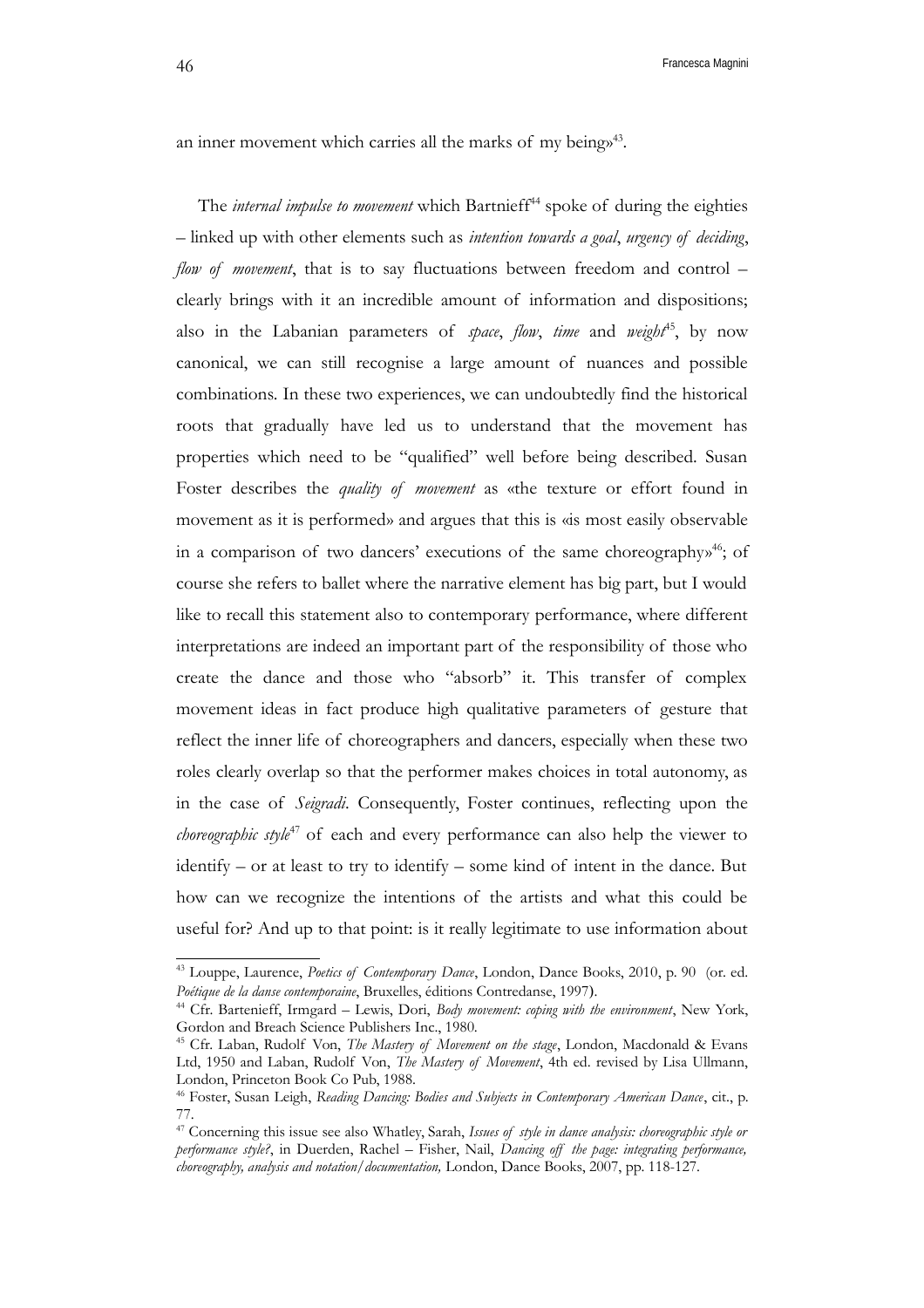47

who created the dance movement, such as biographical information, to understand and appreciate his work? It must be reminded here that quite often it is asked what the author meant when he/she composed a piece, as if knowing that could allow us to understand and appreciate better what we're looking at. But what is interesting for me in this context is to validate the hypothesis that to make a work of art in general – a performance that comes from a mix of dance and digital technologies as in the case of Santasangre – means just to do it and basically that the body and every kind of machine involved are never neutral in response to this because they reflect and embody specific human affections and poetics.

To take just a brief digression, I would like to remind that two are the most recurrent positions concerning the issue of intention: the *intentionalist* argument supports the idea that the artist always knows what he is doing and «is an authority on his own activities» [48](#page-16-0). In this way, making extensive use of explanations concerning the choreographer's creative processes that led to a specific result of interpretation, together with a careful analysis of his/her personal biography, may be useful to clarify the source of the work itself, avoiding the risk to perceive it in a "wrong" way, even if we do not know what artistic "category" it belongs to. The *anti-intentionalist* argument, on the other side – most developed in literature but also not new in the dance field – refuses the idea that the intention should always be explained by the artist, because otherwise many works «would not be open to criticism, understanding or appreciation», remarking i.e. that «if the artist creator is dead, or unknown, or uncommunicative, one would not be able to find out the intentions<sup>[49](#page-16-1)</sup>. According to this interpretation, therefore, what is important is what is done, no matter if this differs from what the artist precisely intended to do. We should just judge what we can see on stage and not look into the ideas of the creator, nor at his/her intentions as an extrinsic antecedent of the "work itself". In both two just mentioned arguments, however, there is either a constant reference to *intention* – unless relevant or not to the adequacy of

<span id="page-16-0"></span><sup>48</sup> McFee, Graham, *Intentions and Understanding*, in Id., *Understanding Dance*, London-New York, Routledge, 1992, pp. 226-241: p. 227.

<span id="page-16-1"></span><sup>49</sup> *Ivi*, p. 228.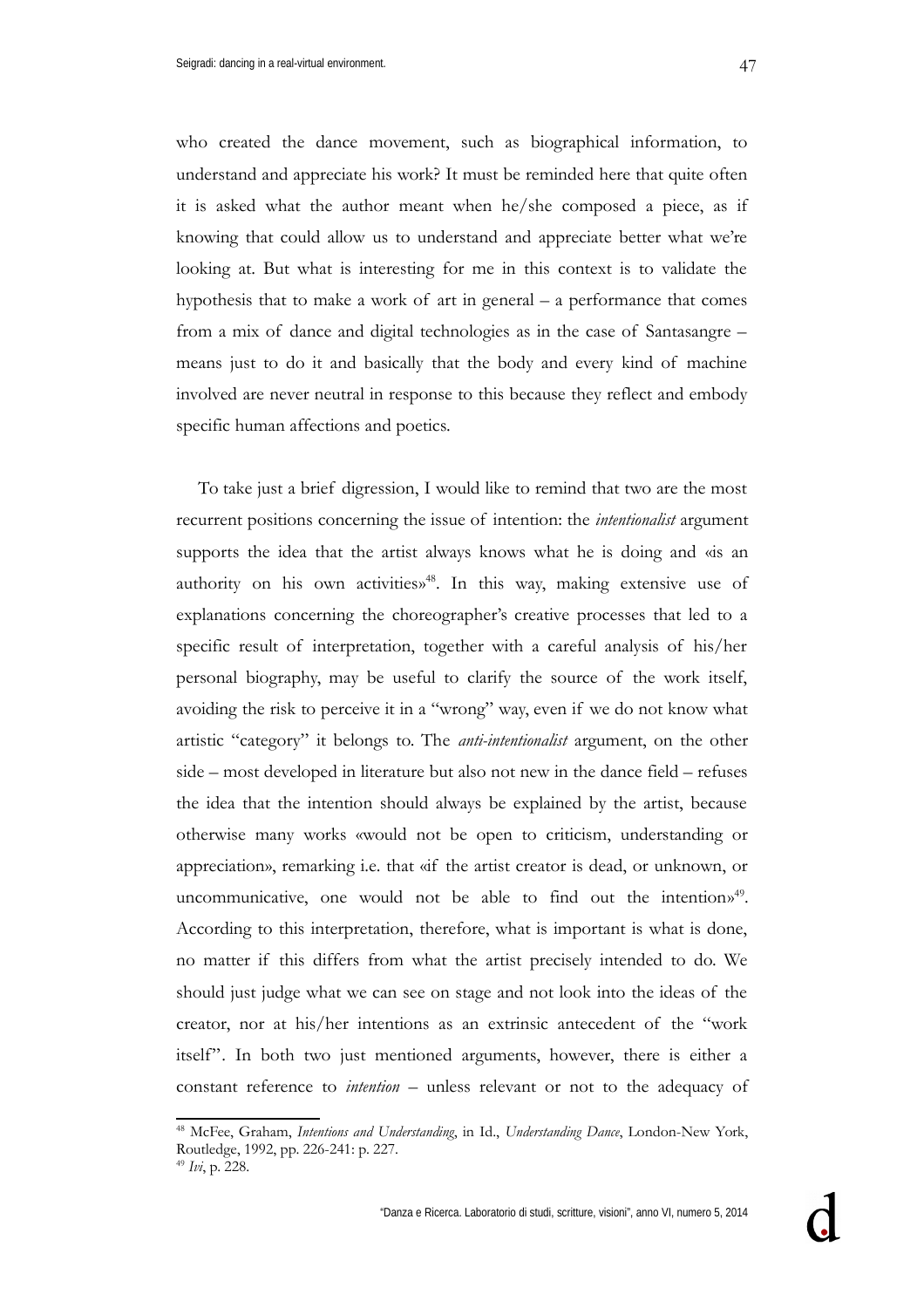interpretation – intended as a causal antecedent of the work of art, something that comes before it or even connected to it in a causal relationship. Graham McFee, on the other hand, goes in a third direction, by stating that intention and action are logically interrelated: there is no action without intention and, most important, there is no duality between these two notions, so «the action is more than just a sign of an intention» [50](#page-17-0). David Carr, he reminded, made this point applied to dance by arguing that «the purposes and intentions whereby the physical performance is invested with meaning are related not causally or productively to the movement, but *logically or internally*: the purposes are *inherent* in the movement rather than *antecedent* to it<sup>[51](#page-17-1)</sup>. The choreographic intention then, according to McFee, is what we see and what we see directly into the dance of course is not just movement, but a significant independent action. Following this last hypothesis, we should consider the intention as a factor that concerns the internal state and not the work of art itself, which means that the attribution of intentions is a matter of interpretation that cannot be disconnected from the context of particular actions, rooted in an "always becoming" (*in-progress*) situation: a pre-requisite to fully understand a dance piece, in fact, are of course the traditions and conventions related to that form of art, but in turn this has to be analyzed taking into account also all the technical and expressive resources adopted on stage.

Now that contemporary performance continually reaches peaks of extreme complexity, not so much in the juxtaposition of dance phrases or sequences, but in the whole production and organization of the choreographic strategies, seems of little use if not totally inconvenient, to identify – for a simple analysis of works or for other notational reasons – only the visible movement, that is to say the form, so the action of the body in space: it is preferable to take into account qualitative mechanisms related to time, and hence to the internal sensations which gradually turn into what I suggest to call *affective properties of movement*. Let me clarify this concept with a simple but clear example. In the technique known as *Minding Motion*, taught internationally by choreographer

<span id="page-17-0"></span><sup>50</sup> *Ivi*, p. 230.

<span id="page-17-1"></span><sup>51</sup> Carr, David, *Thought and action in the art of dance*, in «British Journal of Aesthetics», vol. XXVII, n. 4, 1987, pp. 345-357: p. 352 (author emphasis).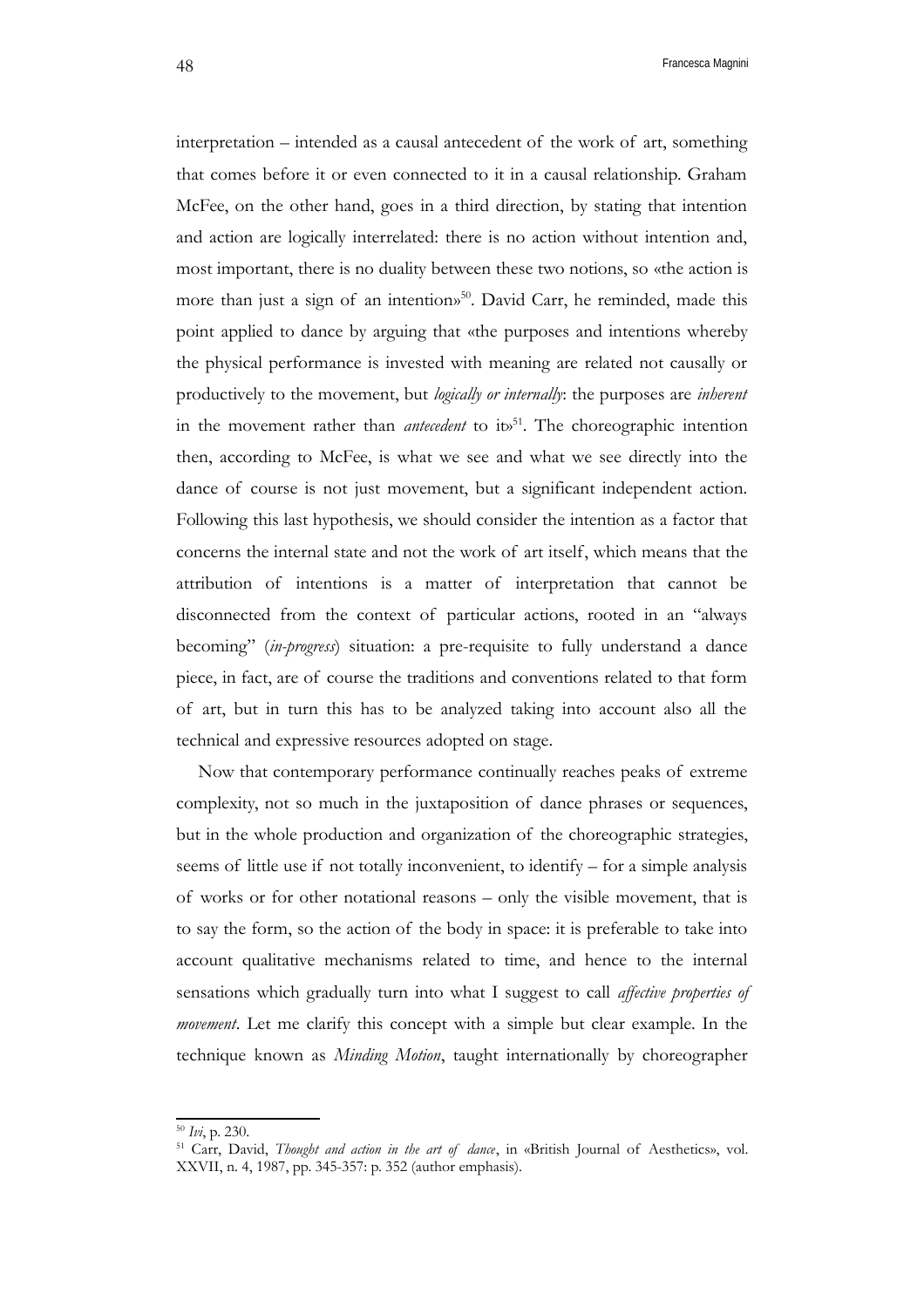Gill Clarke<sup>[52](#page-18-0)</sup>, she discusses the spatial aspects of movement as closely

interrelated and time-dependent ones, in a peculiar way. The space – she claims – is conceived as "internal" (or experiential) on one side, and as "external" (or kinetic) on the other side: the relationship between the two, along with visual and perceptive, can create a real "volume" and thus avoiding the possibility for dancers to focus only on conventional "points" positioned on the surface of their body:

Whereas movement focused on line and shape is seen as activating external space, the movement flow created by the volumetric approach creates a different quality. This quality can be identified as "sensed"<sup>[53](#page-18-1)</sup>.

Roberta's experience on stage is significant in this sense when she explains that in order to synchronize her movement with the other digital elements every time she performs *Seigradi*, she usually takes as a reference, above all, a *temporal* input that is the sound, not a *visual* one like the invasive holographic images projected on her body, as one might argue. That is to say that the dancing body, working in close connection with other products of technologies is not anymore the only protagonist, but breaths and "navigate" with them, activating "inner volumes" and expanding its own boundaries as well as the boundaries of the overall performance. The body looks for scattered grips located in the environment around, that despite this arrangement in the outside space are not even foreign to the body itself. The human element in movement then becomes an extension of the sound, we might say, and the video becomes an extension of the dancing body as well.

With this idea in mind, let me return to the notion of *temporality of movement*, which inspired the Russian neuropsychologist Aleksandr Romanovich Luria for his research about movement diseases – through the inspiring idea of "*kinetic melody*" – recently taken into account in Maxine Sheets-Johnstone's

<span id="page-18-0"></span><sup>&</sup>lt;sup>52</sup> Gill Clarke was one of the founders of the Siobhan Davies Dance Company and works with various choreographers such as Rosemary Butcher or Rosemary Lee. From 2000 to 2006 she was head of the Performance Studies Institute of the Laban Center. Gill Clarke taught students, professional dancers and companies and was also active as an external consultant for many new projects, but also for longstanding international training and education projects, working mainly in Great Britain.

<span id="page-18-1"></span><sup>53</sup> Clarke, Gill – Cramer, Franz Anton – Müller, Gisela, *Concept and Ideology*, in Dihel, Ingo – Lampert, Friederike (ed. by), *Dance Techniques 2010. Tanzplan Germany*, Leipzig, Henschel Verlag, 2011, pp. 212-215: p. 213.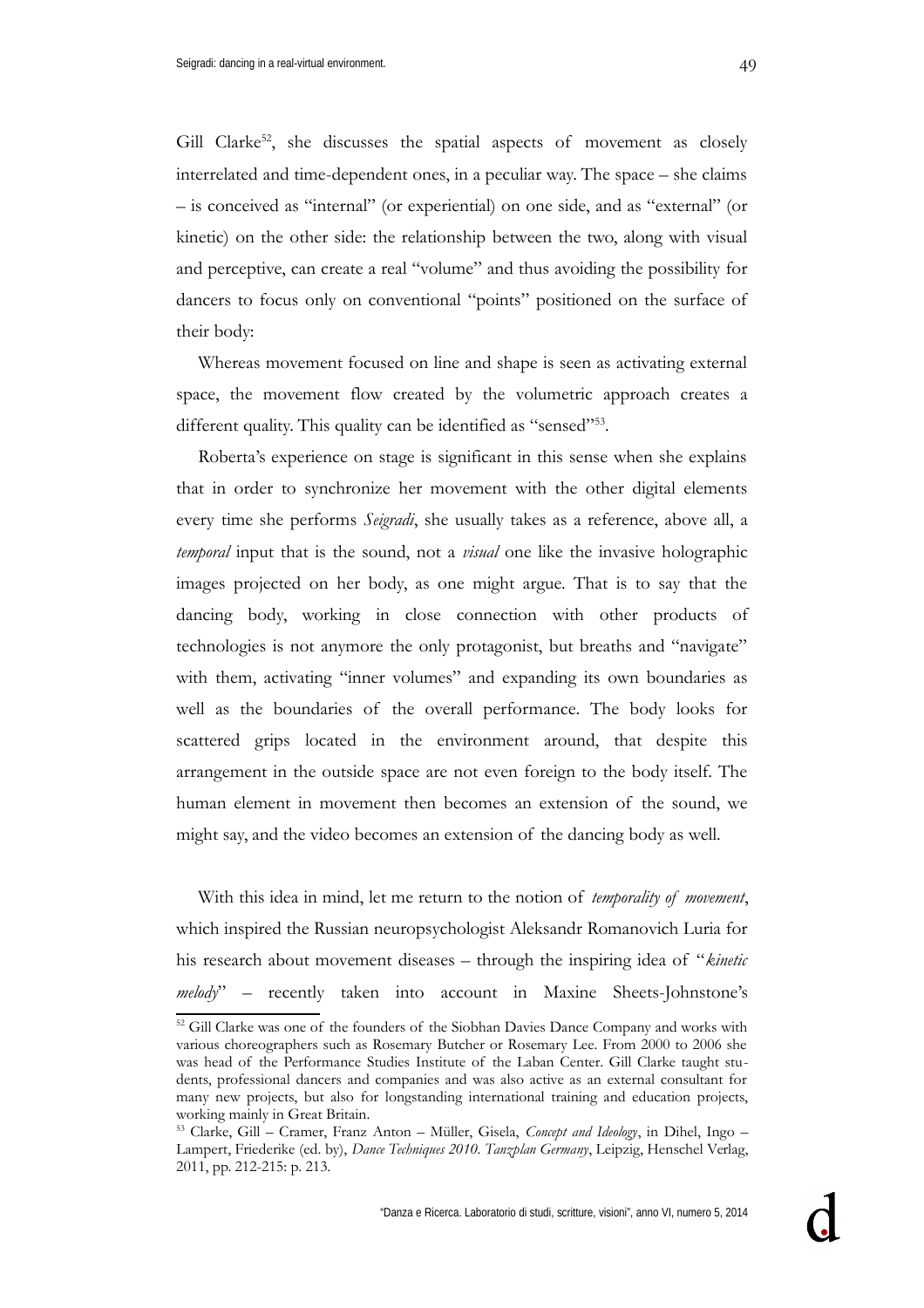phenomenological analysis. Luria argues that «the movement is always a process with a time course» which «requires a chain of interchangeable impulses» [54](#page-19-0) organized to constantly regulate muscle tone and to perform at first simple movements, then more complex ones. Those which the Russian neuropsychologist called "*kinesthetic integrated structures*" are considered by Sheets-Johnstone structures that do not occur properly in the brain, but "in the flesh": kinetic melodies would be, in this sense, literally «inscribed in the body»<sup>[55](#page-19-1)</sup> and capable of generating different dynamics moving through a technical, affective and systematic process of creation. The "chain of interchangeable impulses" that Luria speaks about, here could be considered as composed by bodily and technological affections linked together. Another fundamental concept introduced by Luria, Sheets-Johnstone explains, is the ability of a single impulse to activate automatically the so-called *kinesthetic melodies*: the dynamics of movement flow effortlessly because the human being is capable of feeling and remember this flow in a totally bodily manner. In other words «what is automatic is, in effect, kinesthetic memory» [56](#page-19-2) itself, then the human the dancer, but in this context I suggest also the video and sound makers - can regulate the dynamics of power, speed and direction, which are easily measurable, thus determining the quality of space, time, and energy of action. The "melodies" in this kinesthetic sense, although capable of automatic decisions, are not something static and unchanging, but always act in a regime of "vigilance" and awareness of body and mind.

The work in real time that all members of Santasangre project activate in *Seigradi* is meaningful in this context, because their use of this kind of automatization brings into play the problem of *skills* which usually in the dance context is connected to the practice of ballet virtuosity or sometimes refers to modern techniques codes, such as Cunningham or Graham. Here, on the contrary, the skill is undoubtedly the ability to find an ever changing – however well built in its delicate structure – synchronization. This suggest that the experience of dance, today more and more complex and dangerously 'con-

<span id="page-19-0"></span><sup>54</sup> Luria, Aleksandr Romanovich, *The Working Brain*, Harmondsworth, Middlesex UK, Penguin Books, 1973, p. 176.

<span id="page-19-2"></span><span id="page-19-1"></span><sup>55</sup> Sheets-Johnstone, Maxine, *Kinesthetic Memory*, in Id. *The Corporeal Turn. An Interdisciplinary Reader*, Exeter (UK)-Charlottesville (USA), Imprint Academic, 2009, pp. 253-277: p. 255. <sup>56</sup> *Ivi*, p. 260.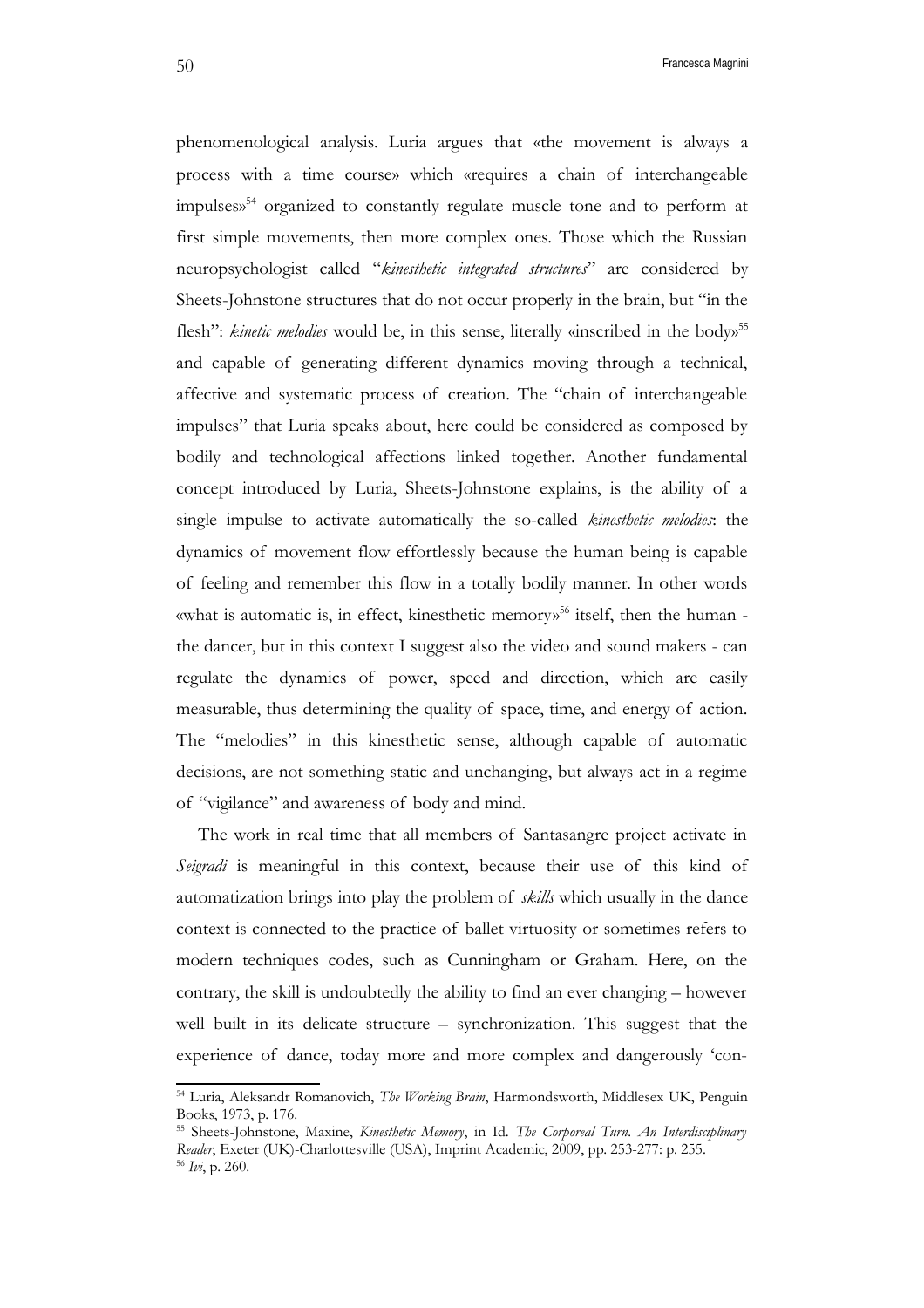fused', is not something that can be reduced only to the identification of positions in space, but is a dynamic harmony immersed in time, which occurs in muscles but also in the choreographic use of technologies interfaced with the body in movement. If on one side the body memory is based not only on the sensations, but on the perception of the internal flow of movement and as such should be studied as «the memory is not a memory of positions», according to Sheets-Johnstone, «but of a whole body dynamic, which is based not on bodily sensations – localized, positional happenings – but on the perception of movement»<sup>[57](#page-20-0)</sup>. The use of sound and video projection on stage must be also considered as a live intervention, choreographic as well, that brings to consider the entire performance (not only the dance element) as a «kinesthetically crystallized whole» [58](#page-20-1) .

Finally I would say that the deep individual investigation into the kinesthetic sense of movement concerns the work of many choreographers, performers and companies who, especially in these last years, are reflecting – with or without the assistance of digital technologies – on how the movement is produced, performed and perceived. A careful and independent reflection on the various forms of these processes, avoiding any kind of hierarchical classification, can help in my opinion both scholars in the dance/theater field, and even those related to the field of neurosciences to understand the creative processes and the sense of dance over time in its physiological changes rather than in its historical determinations "a-priori". Furthermore, rethinking human-technology relationships by adopting a *posthuman* perspective means in this very sense to subvert the ordinary hierarchies and to analyze performance practices in their ontological contemporary complexity, exceeding the traditional notions of embodiment and presence. This, in a problematic and – for many – 'apocalyptic' way, implies «the end of a certain conception of dance as an art form, which situates the human at the centre and non-humans at the periphery of attention» [59](#page-20-2), with all the implications for dance history and theory that come from this perspective.

<span id="page-20-0"></span><sup>57</sup> *Ivi*, p. 274.

<span id="page-20-1"></span><sup>58</sup> *Ivi*, p. 275.

<span id="page-20-2"></span><sup>59</sup> Gündüz, Zeynep, *Digital Dance: (dis)Entangling Human and Technology*, cit., p. 186.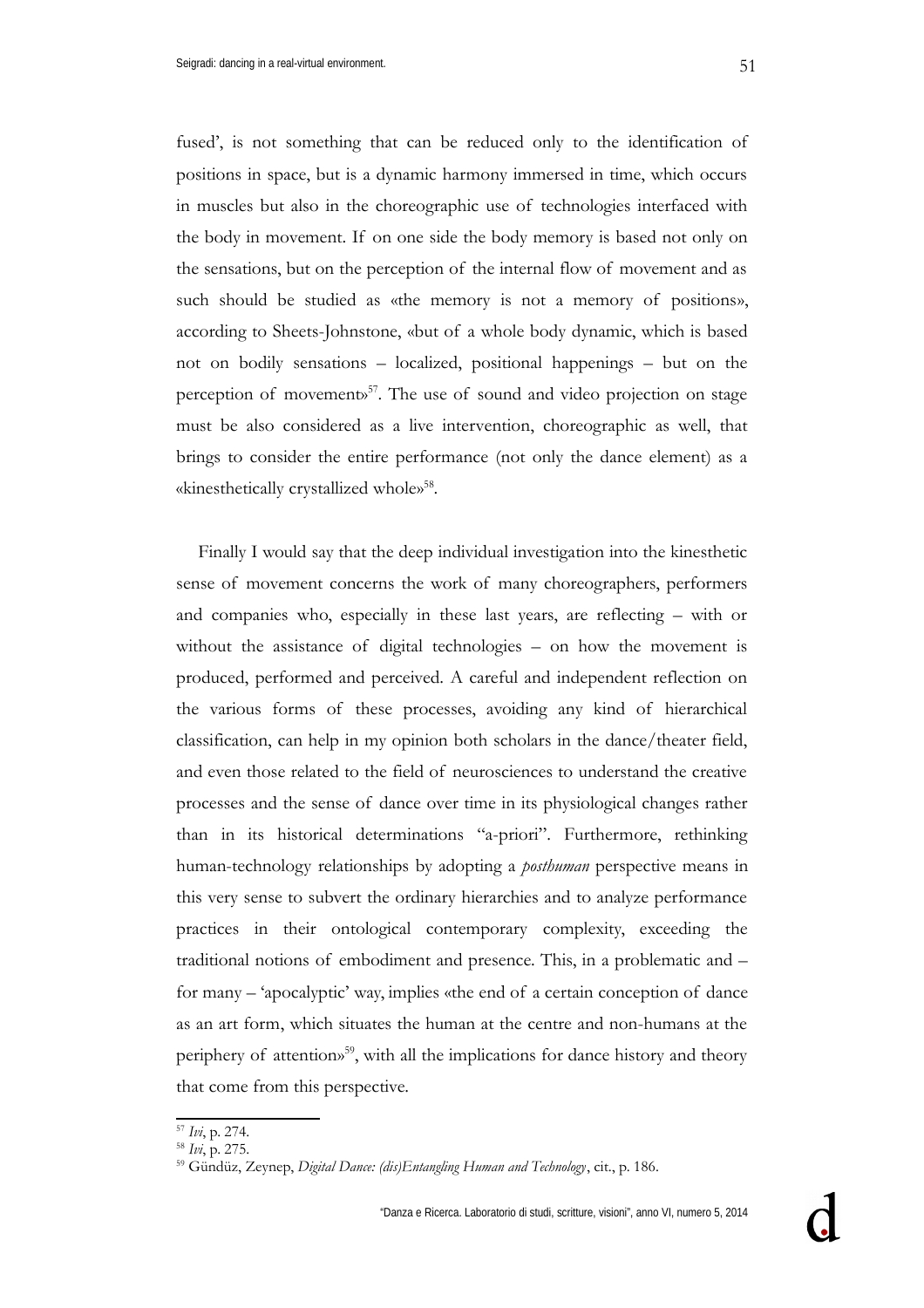## **Essential bibliography**

Bernard, Michel, *De la création chorégraphique*, Paris, Centre National de la Danse, 2001.

- Carr, David, *Thought and action in the art of dance*, in «British Journal of Aesthetics», vol. XXVII, n. 4, 1987, pp. 345-357.
- Caspersen, Dana, *Decreation. Fragmentation and continuity*, in Spier, Steven (ed. by), *William Forsythe and the Practice of Choreography*, London, Routledge, 2011, pp. 93- 100.
- Clarke, Gill Cramer, Franz Anton Müller, Gisela, *Concept and Ideology*, in Dihel, Ingo – Lampert, Friederike (ed. by), *Dance Techniques 2010. Tanzplan Germany*, Leipzig, Henschel Verlag, 2011, pp. 212-215.
- deLahunta, Scott (ed. by), *Capturing Intention, Documentation, analysis and notation based on the work of Emio Greco | PC*, Amsterdam, Amsterdam School of the Arts, 2007.
- Deriu, Fabrizio, *Opere e flussi. Osservazioni sullo spettacolo come oggetto di studio*, Roma, Aracne, 2004.
- Di Bernardi, Vito, *Cosa può la danza. Saggio sul corpo*, Roma, Bulzoni, 2012.
- Dihel, Ingo Lampert, Friederike (ed. by), *Dance Techniques 2010. Tanzplan Germany*, Leipzig, Henschel Verlag, 2011, pp. 212-215.
- Dixon, Steve, *Digital Performance. A history of new media in theater, dance, performance art, and installation*, Cambridge-London, Massachusetts Institute of Technology (MIT Press), 2007.
- Forsythe, William, *Suspense*, Zurich, JRP | Ringier Kunstverlag AG, 2008.
- Foster, Susan Leigh, *Reading Dancing: Bodies and Subjects in Contemporary American Dance*, Berkeley-Los Angeles-London, University of California Press, 1986.
- Foster, Susan Leigh, *Choreographic Empathy. Kinesthesia in performance*, London, Taylor & Francis Ltd, 2010.
- Gündüz, Zeynep, *Digital Dance: (dis)Entangling Human and Technology*, Ph.D Thesis, University of Amsterdam, 2012.
- Hawkins, Erik, *The Body is a Clear Place and Other Statements on dance*, Pennington, Princeton Book Company, 1992.
- Legrand, Dorotée Ravn, Susanne, *Perceiving subjectivity in bodily movement: The case of dancers*, in «Phenomenology and the Cognitive Science», n. 8, 2009, pp. 389-408.
- Louppe, Laurence, *Danses Tracées*, Paris, Dis voir, 1994.
- Louppe, Laurence, *Poetics of Contemporary Dance*, London, Dance Books, 2010 (or. ed. *Poétique de la danse contemporaine*, Bruxelles, éditions Contredanse, 1997.
- Louppe, Laurence, *Poétique de la danse contemporaine, la suite*, Bruxelles, éditions Contredanse, 2007.
- Jeschke, Claudia, *Re-Constructions: Figures of Thought and Figure of Dance: Nijinsky's Faune. Experiences with Dancing Competence*, in Gehm, Sabine – Husemann, Pirkko – Von Wilcke, Katharina (ed. by), *Knowledge in Motion. Perspectives of Artistic and Scientific Research in Dance*, Bielefeld, Transcript Verlag, 2007, pp. 173-183.
- Luria, Aleksandr Romanovich, *The Working Brain*, Harmondsworth, Middlesex UK, Penguin Books, 1973.